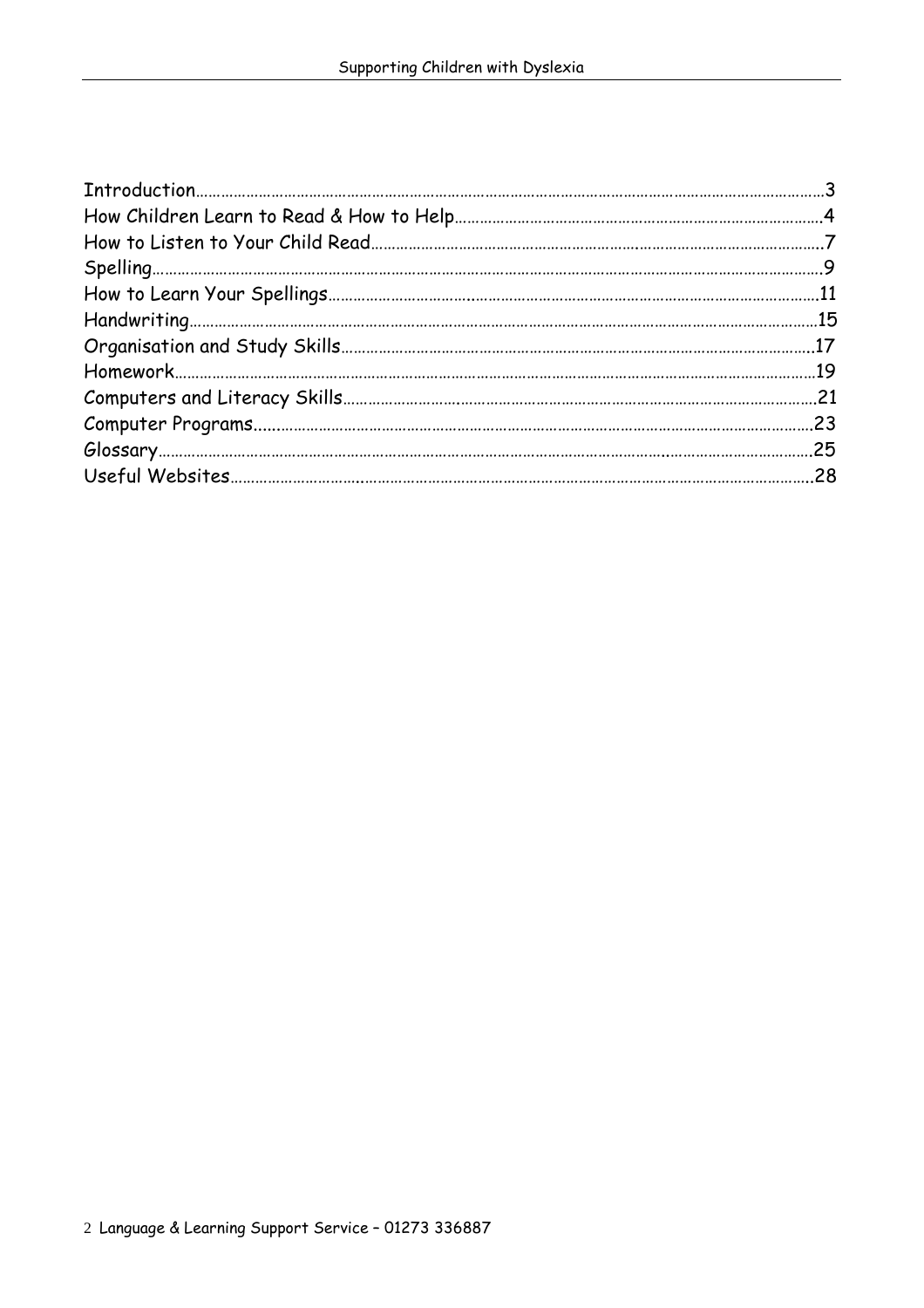## <span id="page-2-0"></span>**Introduction**

You have a tremendous influence on your child's attitude towards reading and writing. Remind them that everybody is good at something and, even though they may find reading and writing difficult, they have other strengths.

- Your child's success will be greatly increased if he or she feels confident.
- Believe in them and show how proud you are of them.
- Praise them when they make an effort.

Praise lets children know when they are doing the right things in learning to read, write or spell. Praise motivates them to keep on trying. When you praise children, it is important to tell them why you are pleased with them and this demonstrates what they are doing or trying to do, is right.

## Most Important

• Make Reading Fun & Enjoyable!

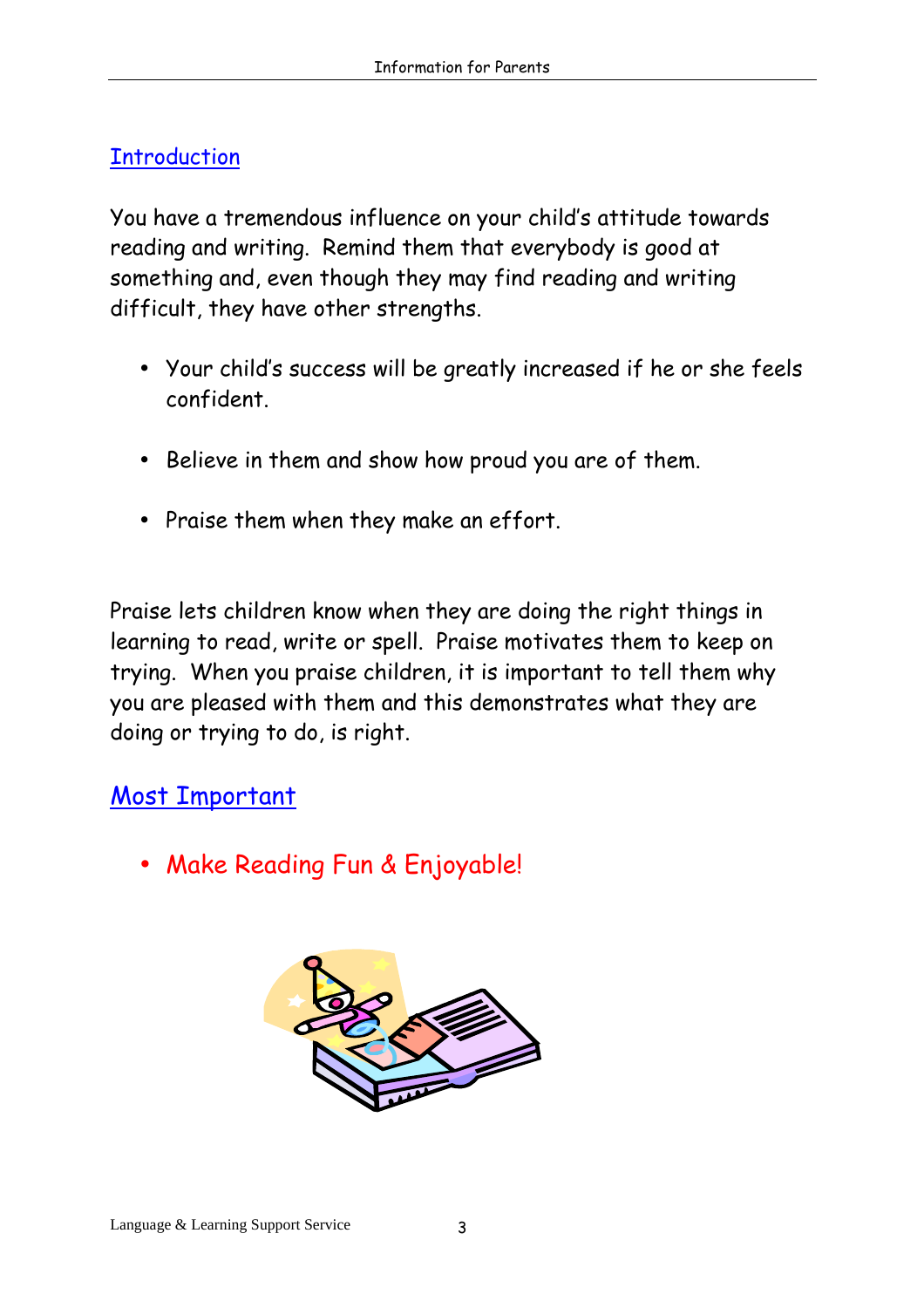# <span id="page-3-0"></span>How Children Learn to Read and How to Help



Children need to learn to use their knowledge of:

- Sight words
- Letters & sounds ( including rhyme)
- Meaning
- Grammar

### Sight Words

The reason that you teach sight words is that it helps children develop their reading fluency. If a child has to work hard to read every single word, reading becomes disheartening and tedious. If a child has a bank of words that are known by sight, reading fluency improves and also it is easier to decode unknown words.

#### Ways to Help

- Use key word flash cards to play games e.g. pairs, snap, bingo, memory.
- Play Snakes & Ladders. Your child may go up a ladder if they are able to read one of his /her key words
- Use a motivator sheet for your child to colour when each word is known. ( Could use a picture out of a colouring book )
- Look for key words in books and comics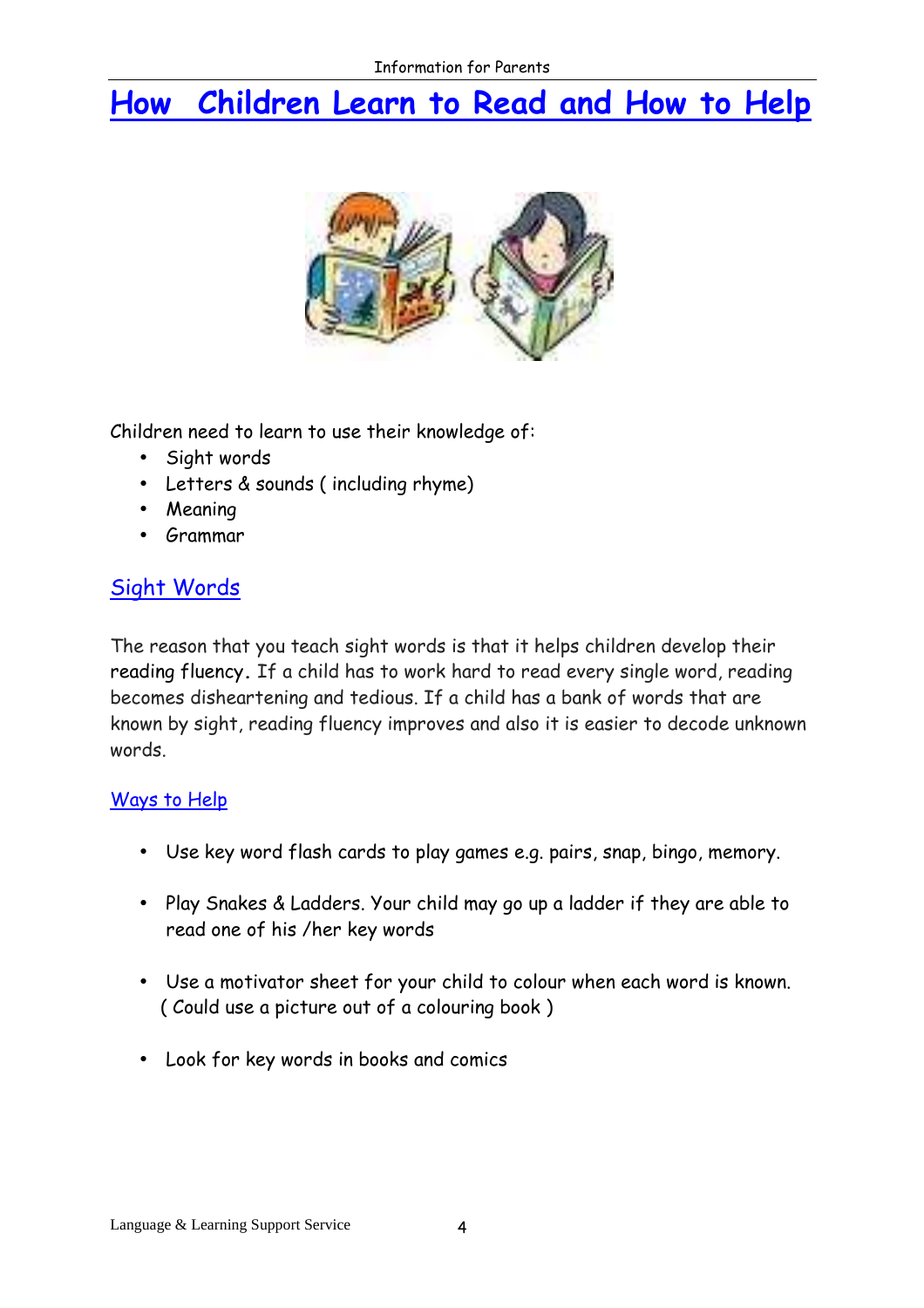## Letters & Sounds

Children need to learn the sounds that letters make rather than just the name. Children are taught sounds and to blend them together to make the word e.g. p-o-t = pot. Children should not become over reliant on 'sounding out' but be encouraged to use a balance of strategies.



#### Ways to Help

- Play 'I Spy' to help your child hear the first sounds of words
- Find pictures in comics/magazines of words beginning with ….
- Make an alphabet scrap book
- An alphabet chart with pictures is useful for remembering letters sounds and letter shapes
- Use playdoh to make letter shapes
- Share and enjoy rhymes
- Play alliterative games Annie got an apple, Billy got a bike, Cath got a car.
- Help your child to see that words have patterns e.g. cat, hat, pat, mat
- Help your child to use his/her knowledge of one word to read another e.g. refer to knowledge of 'look' if they are stuck on 'took' .



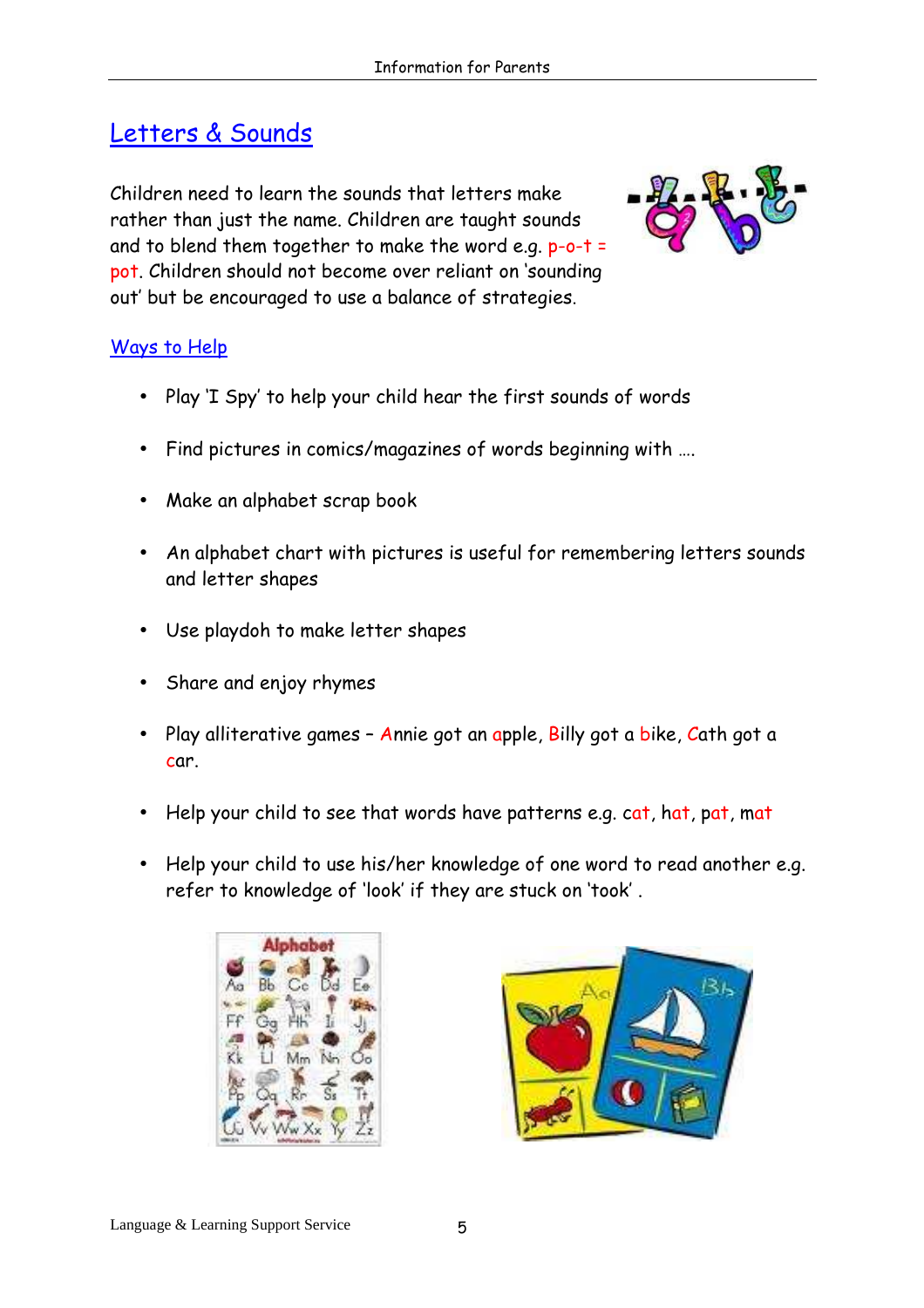## **Comprehension**

Children can often work out what the next word should be because of the meaning of the sentence. Sometimes children need reminding to check what they are reading does make sense.

### Ways to Help

- 'Warm up' the book first talk about the pictures and discuss what the story might be about
- If there is a tricky word, encourage your child to miss it out read on to finish the sentence and then re-read to see if they can guess the missing word from the meaning
- Encourage your child to predict what will happen next
- Ask questions about the story

#### Grammar

Children use their knowledge of spoken language when they are reading. Some children need reminding to check that what they read makes sense e.g. 'They were playing' not 'They was playing'

#### Ways to Help

- Draw attention to grammatical errors and see if your child can correct themselves
- If your child makes a grammatical error in conversation e.g. 'Ben and Jack is coming' repeat the sentence back correctly e.g. 'Yes, Ben and Jack are coming'.

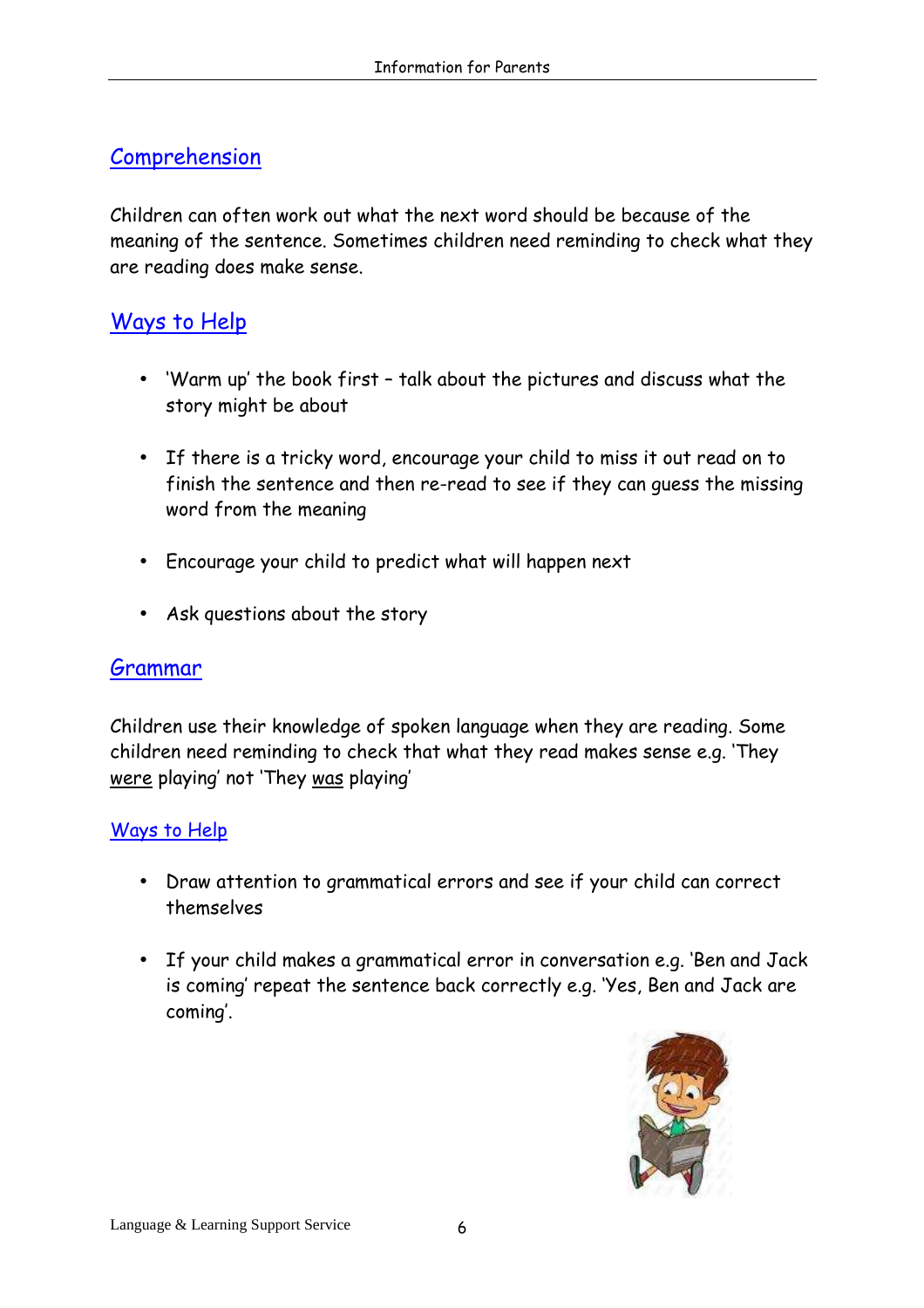## <span id="page-6-0"></span>How to Listen to Your Child Read

• Set aside a special time and place each day for reading



- Make sure the book is not too difficult.
- 'Warm up' the text up by talking about the title and the pictures on the cover. Look through the book together and discuss the pictures and guess what might happen in the story
- Share the story with your child letting him/her read as little or as much as they feel comfortable with
- Let your child re-read favourite stories if they want to
- Encourage your child to point to each word whilst reading the text
- Ask questions about the story and what might happen
- When you listen to your child read remember to give plenty of praise

## What to do if your child gets 'stuck' on a word

In the early stages if your child is stuck on a word supply the word

#### Next stage:

- Let them read on then they may be able to work out the word
- Point to a picture, if this helps them with the meaning
- Use the initial letter of the unknown word in conjunction with the picture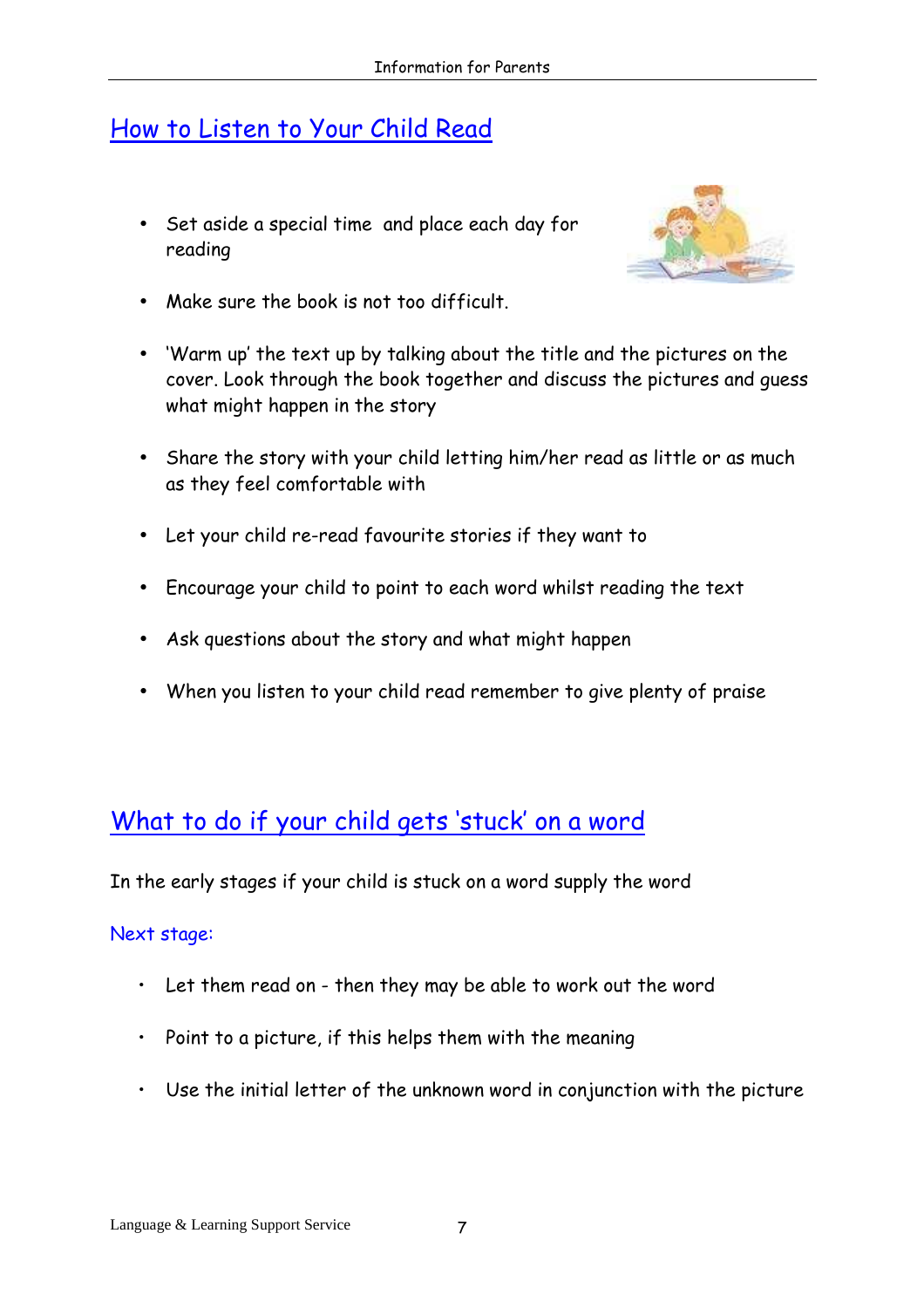- Give them the first and/or the last sound and see if they can work out the word.
- Encourage them to think about the picture and story line too
- Suggest they sound out the letters in the unknown word
- If s/he is unable to blend the sounds then you sound out the letters and see if s/he is able to blend it this way
- Break the words into chunks
- If it takes too long and they become uncomfortable, then supply the word for them

Remember, reading must be FUN for both of you - or you won't want to repeat the experience

## Praise

Tell your child why you are pleased

#### Give praise for:

- Remembering a new word
- Using the pictures
- Looking at the initial letter sound
- Building up a word successfully
- Recognising a pattern and using it to work out a new word
- Using expression
- Guessing what will happen next
- Reading on and working out a word from the meaning
- Answering questions correctly about the story



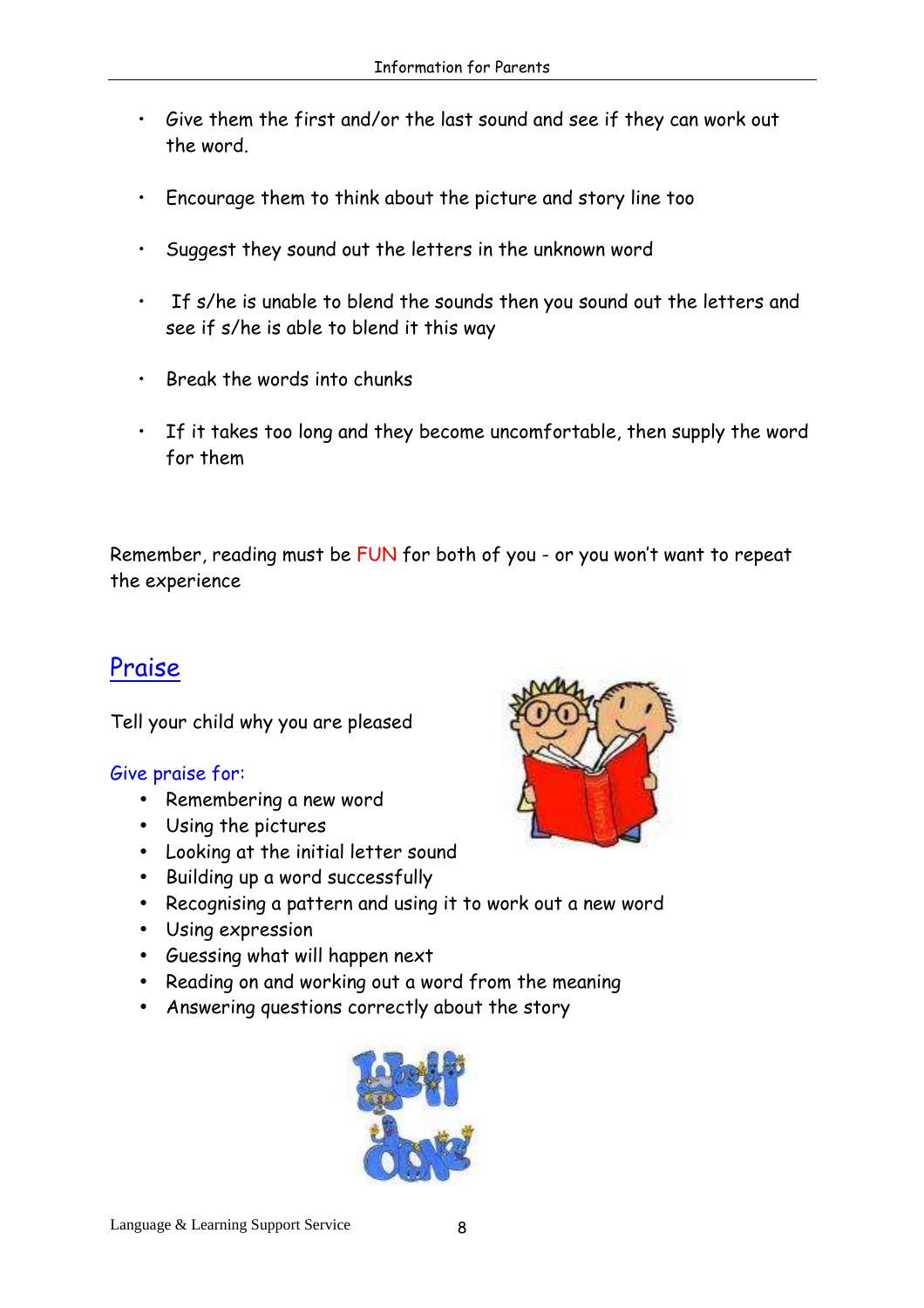# **Spelling**

<span id="page-8-0"></span>You can practise and play together to improve your child's spelling.

Here are some things you can get your child to try.

- Decorate or illustrate the words
- Type or write out the words
- Say the word slowly as you write
- Look at the word. Concentrate on the part of the word that may be tricky. Shut your eyes and think about the word. Try and write it down.
- Colour and trace over the word in five different colours
- Take one of the words and make as many other words as you can by adding to it, e.g. at, bat, cat, sat, etc.
- Write the words on paper; cut each letter out, jumble them up and see if you can rebuild the word
- Write out the spelling words, leaving out some letters. Fill in the missing letters the next day
- Make the words using magnetic/foam/wooden letters. Write the words in sand/flour/salt and so on

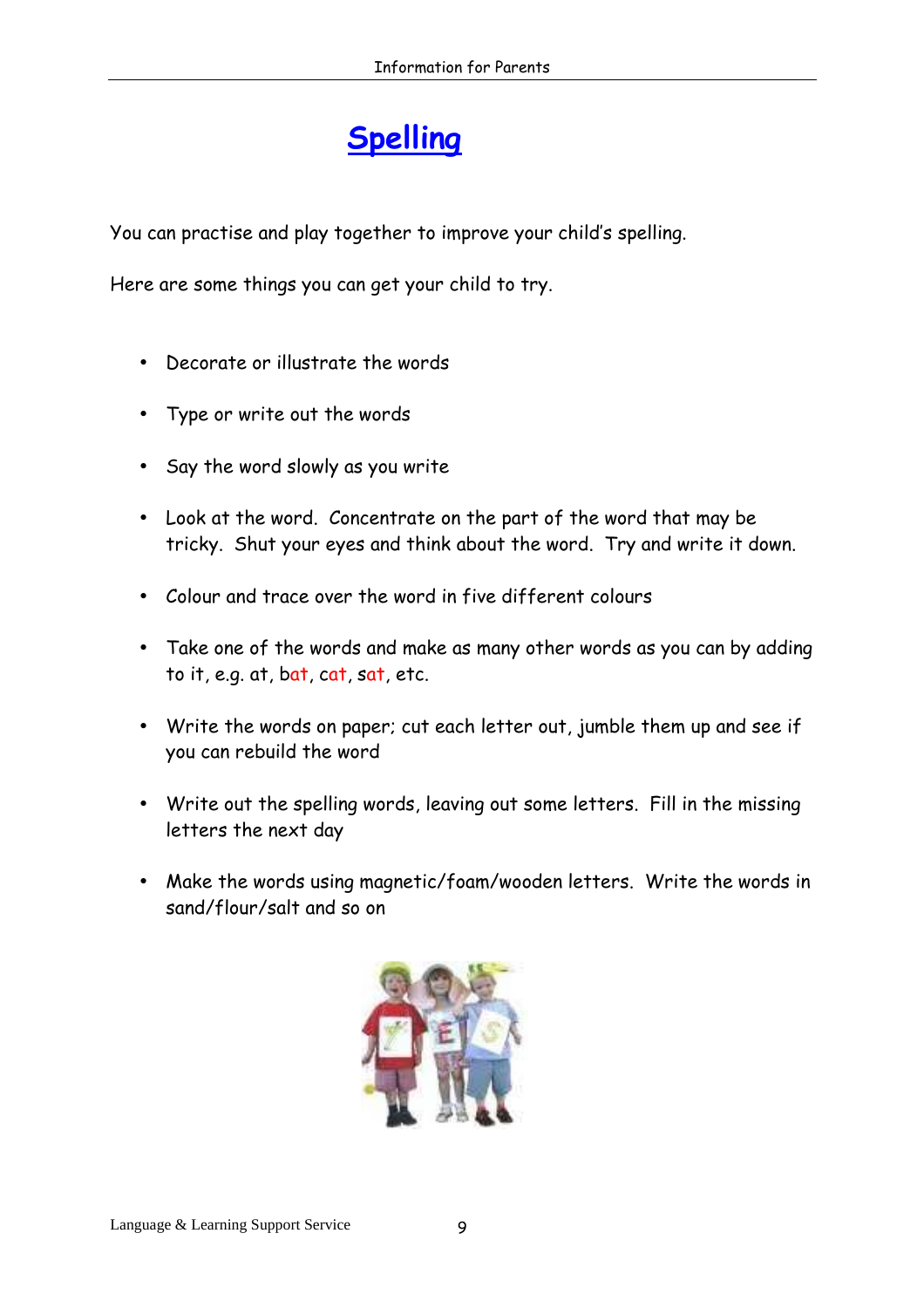#### And for the older child....

- Encourage the use of a simple dictionary. Make sure your child knows the alphabet or has an alphabet strip to help them
- Encourage the use of a key word list place this in a pocket at the front or back of the exercise book concerned
- Encourage him/her to look through his/her work and try to identify words which are spelled incorrectly/s/he is not sure about
- Test your child on difficult words if s/he will accept this. Remember s/he must always write the words down
- Look though newspapers and magazines highlighting spelling list words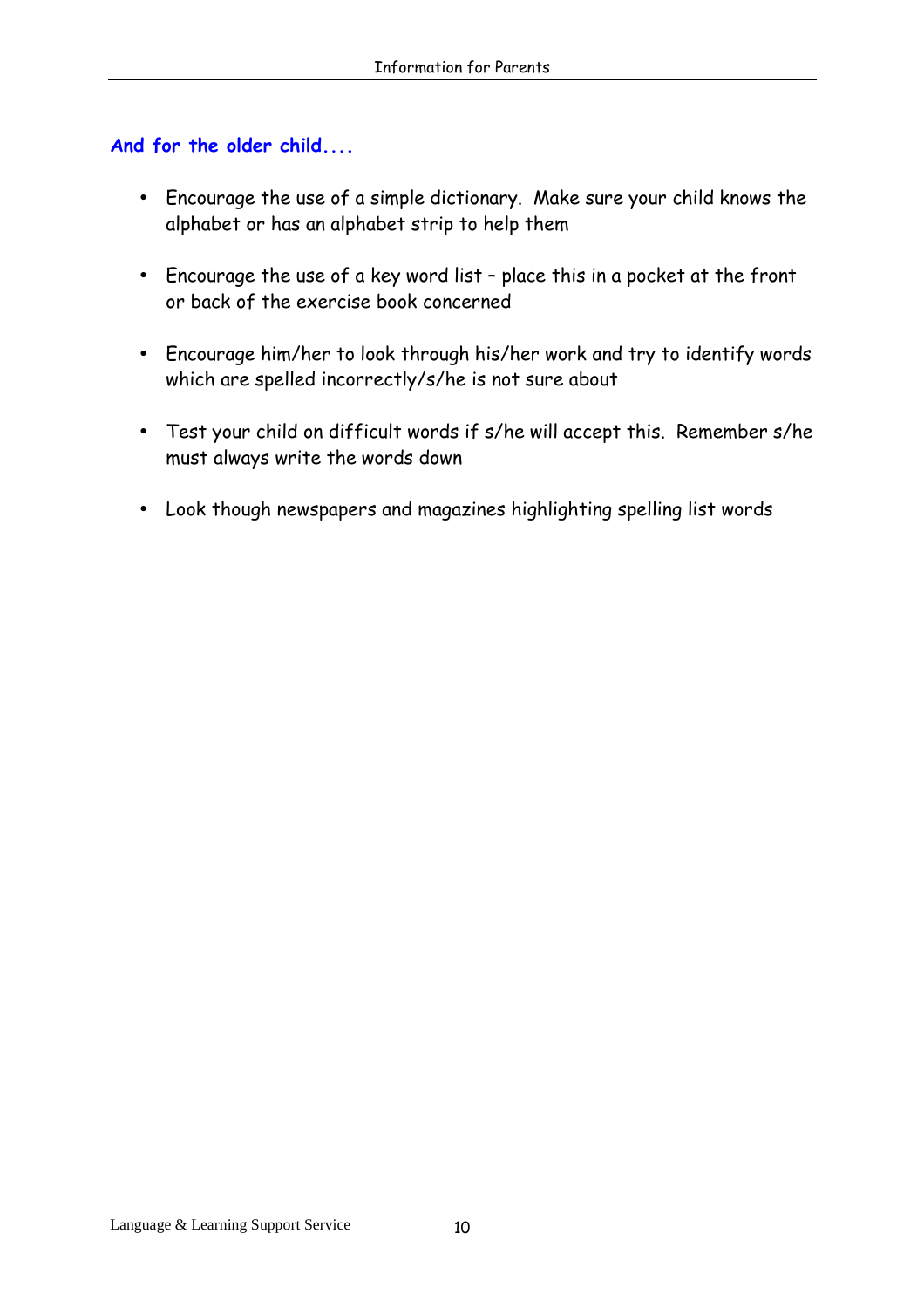## How to Learn Your Spellings

## The Ten Spelling Methods Explained.

#### <span id="page-10-0"></span>1. Neurolinguistic Programming (NLP)

- Write the target word to be learned by your child on a card
- Hold the card to his/her upper left
- Discuss visual features and pattern of the word
- Close eyes and ask him/her to try and 'see' the word in his/her head
- Remove the card
- Ask him/her to write it on a whiteboard
- Ask him/her to name the letters forwards, then backwards
- Hold the card up again. Ask your child to self-check his/her spelling of the word

#### 2. Look, Cover, Write, Check (LCWC)

Much in common with NLP but simpler – useful for a natural visualiser who does not need NLP encouragement to visualise.

- Write the word correctly for your child.
- Let him/her look at it for about 10 seconds.
- Cover the word.
- Child writes the word.
- Check with correct spelling.
- Repeat until correct.

#### 3. Onset and Rime

- Make the 2 parts of the word (onset and rime) using plastic letters, saying the chunks as you do so.
- Push the onset and rimes together so you say the whole word.
- Ask your child to do the same.
- Ask him/her to write it from memory.
- Repeat until correct.

b (onset) all (rime) c (onset) at (rime) fr (onset) ight (rime)

Language & Learning Support Service 11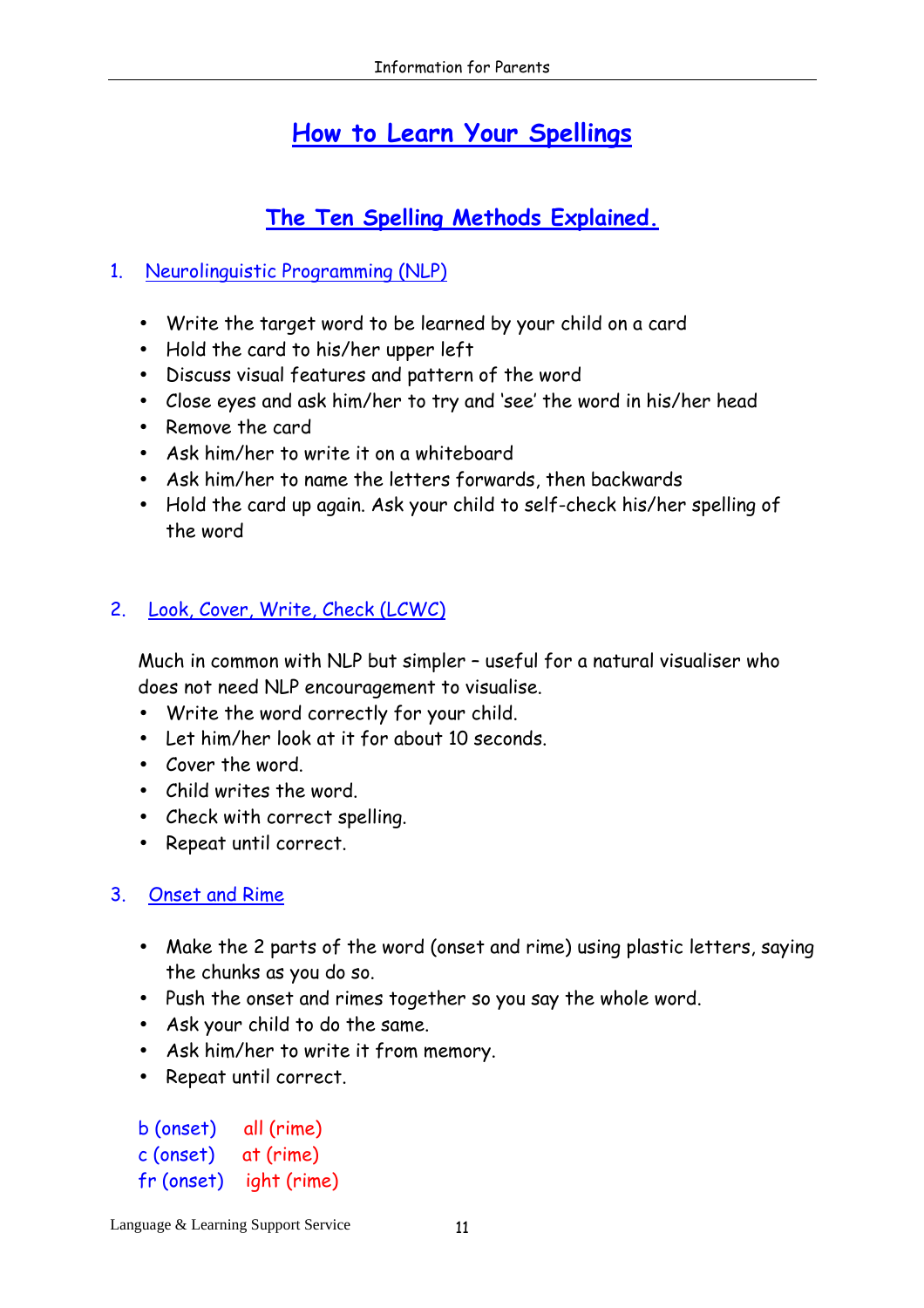#### 4. Phonics

Best with short regular words.

- Set out the letters in the word using lower case movable letters saying the sound of each letter in the word (Pure sounds)
- Ask your child to say the sounds in each word, touching each letter as s/he says it and then saying the whole word
- Ask him/her to write the word saying the sound of each letter as s/he writes it
- Ask your child to write it from memory
- If incorrect, repeat until correct

### 5. Simultaneous Oral Spelling

Your child needs to know letter names.

- Write the word for him/her saying the letter names as you write
- Ask your child to write the word saying each letter name as s/he writes it
- Ask him/her to read the whole word and check the spelling with the model
- If incorrect, repeat until correct

#### 6. Tracing.

Relies on memory for the feel of a word – useful for younger children.

- Write the word on a card with letters about 5cms high (or on sandpaper) using handwriting style that is used at school
- Ask your child to trace over the letters with his/her index finger (pointing finger) as if writing
- Ask him/her to write the word on paper and check
- If necessary, repeat the procedure until correct

### 7. Own Voice.

 Requires a tape recorder and relies on evidence that hearing own voice can leave a stronger memory trace. Knowledge of letter names needed.

- Say and write the word for your child saying the letter names
- Turn on the tape recorder
- S/he says the whole word then each letter name and whole word again
- Rewind tape
- Your child listens to the tape, stops tape and writes word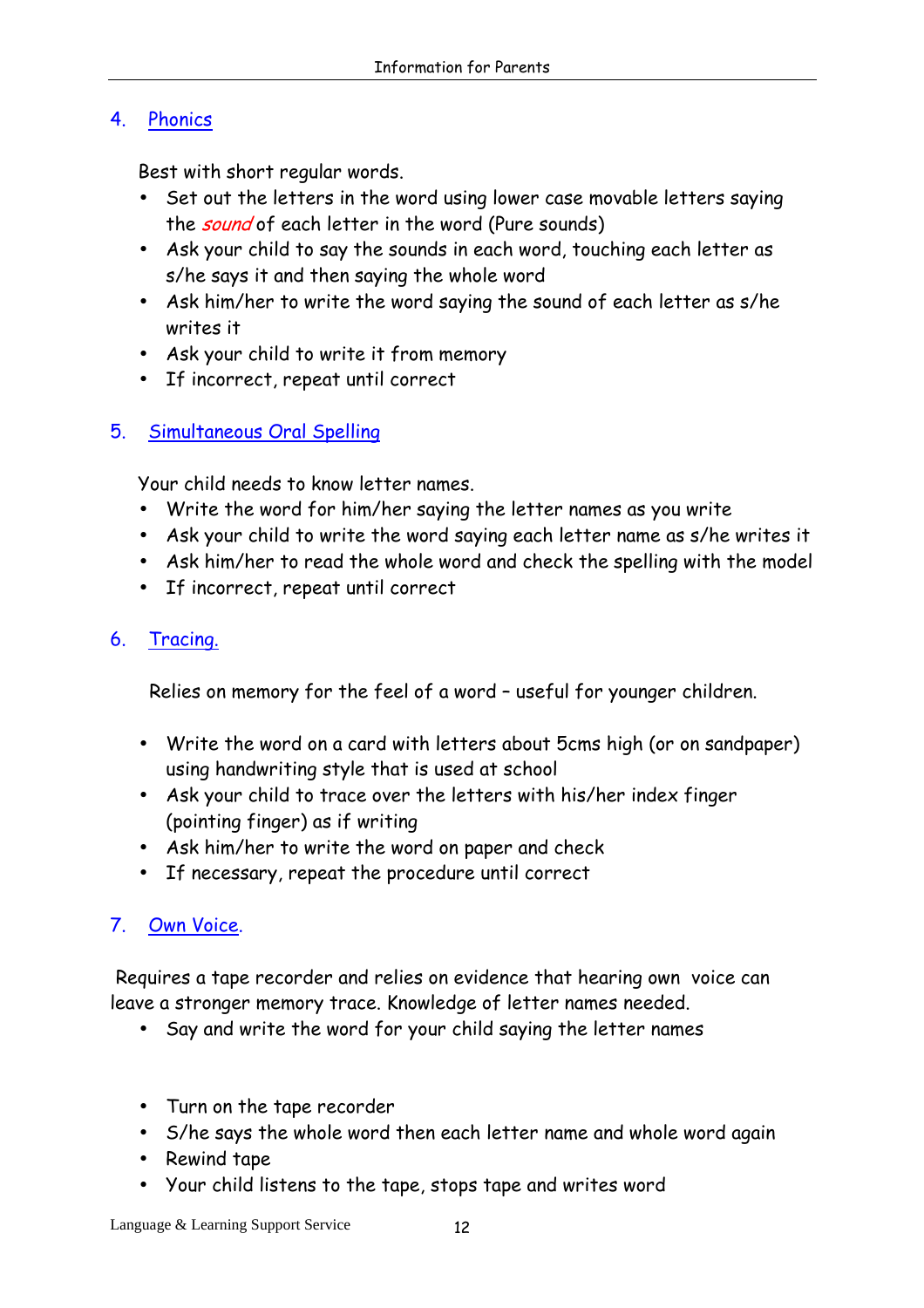• Check word is correct by listening to tape again

#### 8. Mnemonics

- Relies on listening for meaningful (although perhaps silly) sentences
- Your child needs basic level of spelling to be able to identify the first letter of each clue word in the mnemonic
- Mnemonics can be more powerful if they are absurd or amusing and accompanied by a picture
- It helps if the first word is the word to be spelled, e.g. 'Does Oliver Eat Sweets?' - Does

### 9. Picture Links

- Useful for any spelling if your child enjoys drawing and colouring
- Pictures created by your child are often far more effective
- Can be adapted to include mnemonics and word play
- On subsequent attempts your child writes whole word from memory of picture:





se para te or a rat in separate

### 10. Words Within Words.

- Requires a basic level of spelling of the smaller words useful with older children
- Relies on visual memory (often used in the NLP method)
- Write the word correctly for your child
- Identify the small word or words within, e.g. together contains the small words 'to', 'get' 'her'; there is a 'hat' in 'what' and a 'hen' in 'when'.
- Underline the smaller word/s.
- Write the word from memory.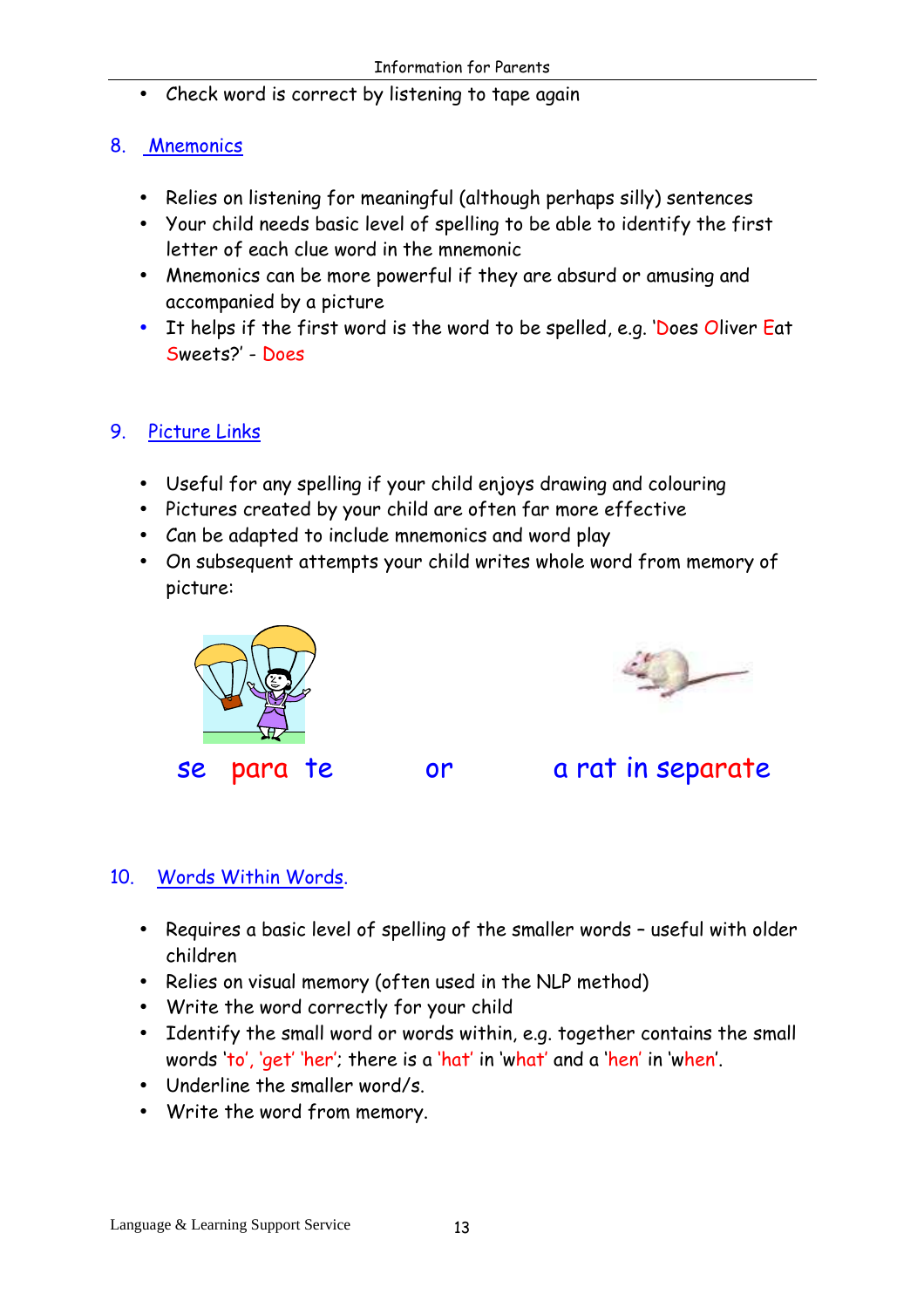#### Reference

Brooks, P and Weeks, S. (1999) Teaching and Learning Spellings. Helen Arkell Dyslexia Centre, Farnham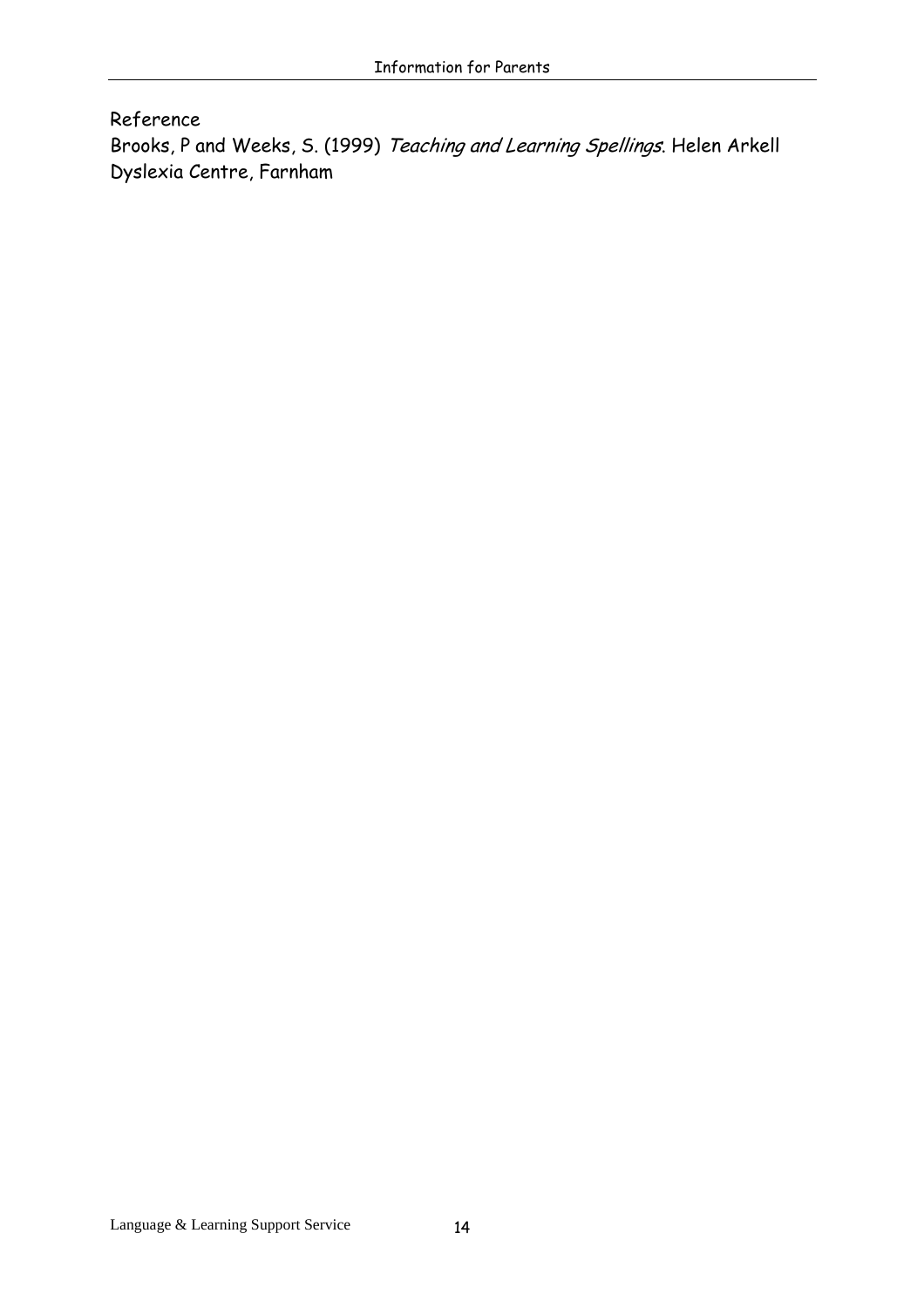# <span id="page-14-0"></span>Handwriting

Make sure your child:

- is sitting at a chair and table of the correct height. A cushion could be used on a chair at the dining room table.
- has enough light  $\mathbb{Z}$



• keeps the book or paper in the correct position -  $45^\circ$  to the left for right-handed children and to the right for lefthanded children. Ensure that the non-writing hand steadies the page.



- holds the sharpened pencil or pen between the thumb and first finger, resting on the middle finger (tripod grip).
- does not hold the pencil or pen too firmly or press too hard. If the child's writing is faint use a 'B' pencil lead. If the writing is dark change to an 'F' or 'H' lead

Some children find it easier to write on a sloping surface. The outside of a ring binder file is a good DIY way of doing this.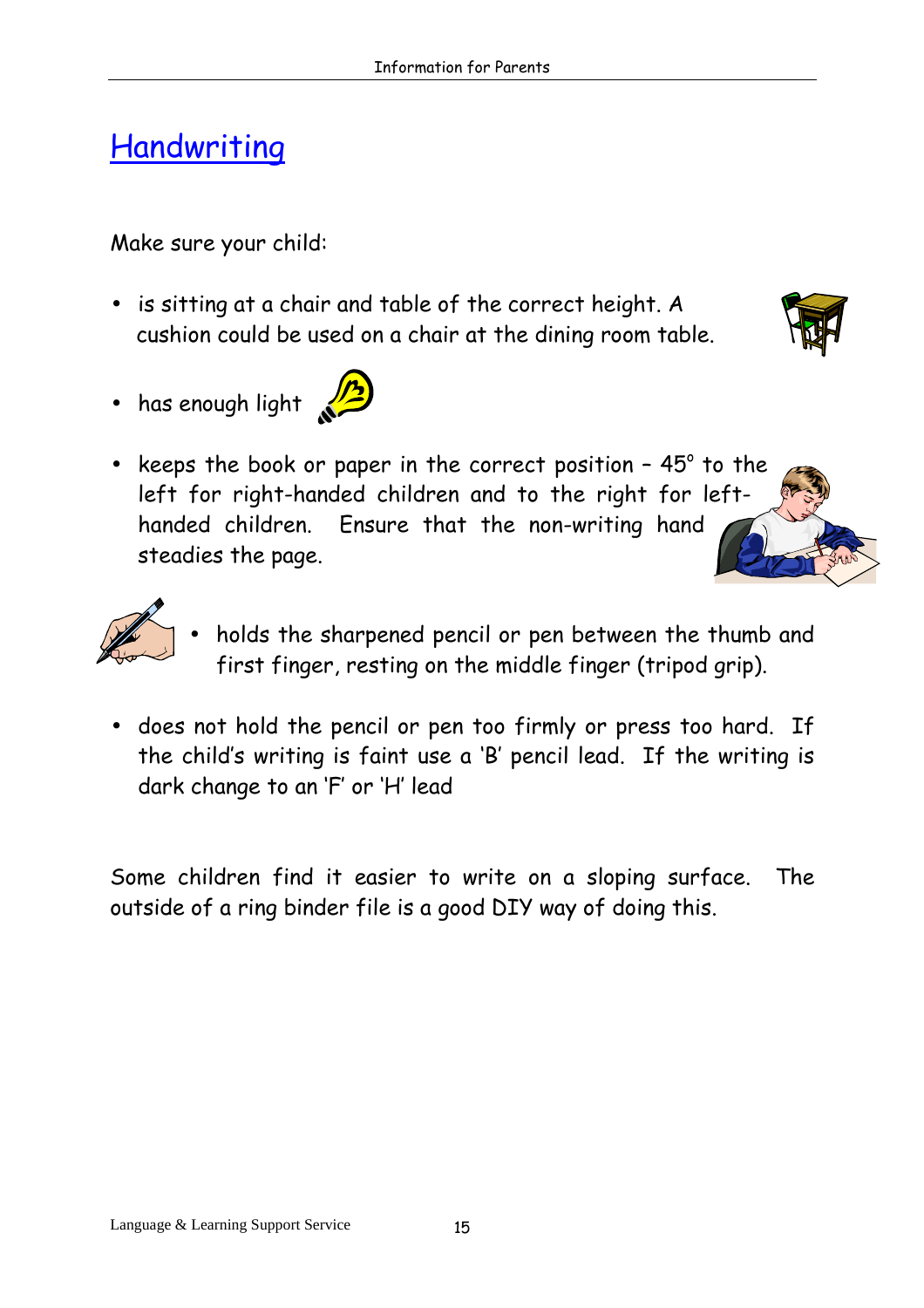How to help your child improve their handwriting

- Encourage correctly formed letters and practise by tracing them in sand or in the air. If you're unsure, ask your child's teacher or the Special Educational Needs Co-ordinator (SENCo).
- Assist with regular spacing of words. Give the words 'air to breathe'.
- Encourage joined writing whenever possible.

### And for the older child

- Encourage your child to have a well-stocked pencil case sharp pencils, rubber, pencil sharpener, highlighters, ruler, etc. Your child's handwriting may look better by using a fibre tipped pen with blue ink.
- Encourage your child to continue with the good writing habits formed at primary school – joined writing, correct writing position.





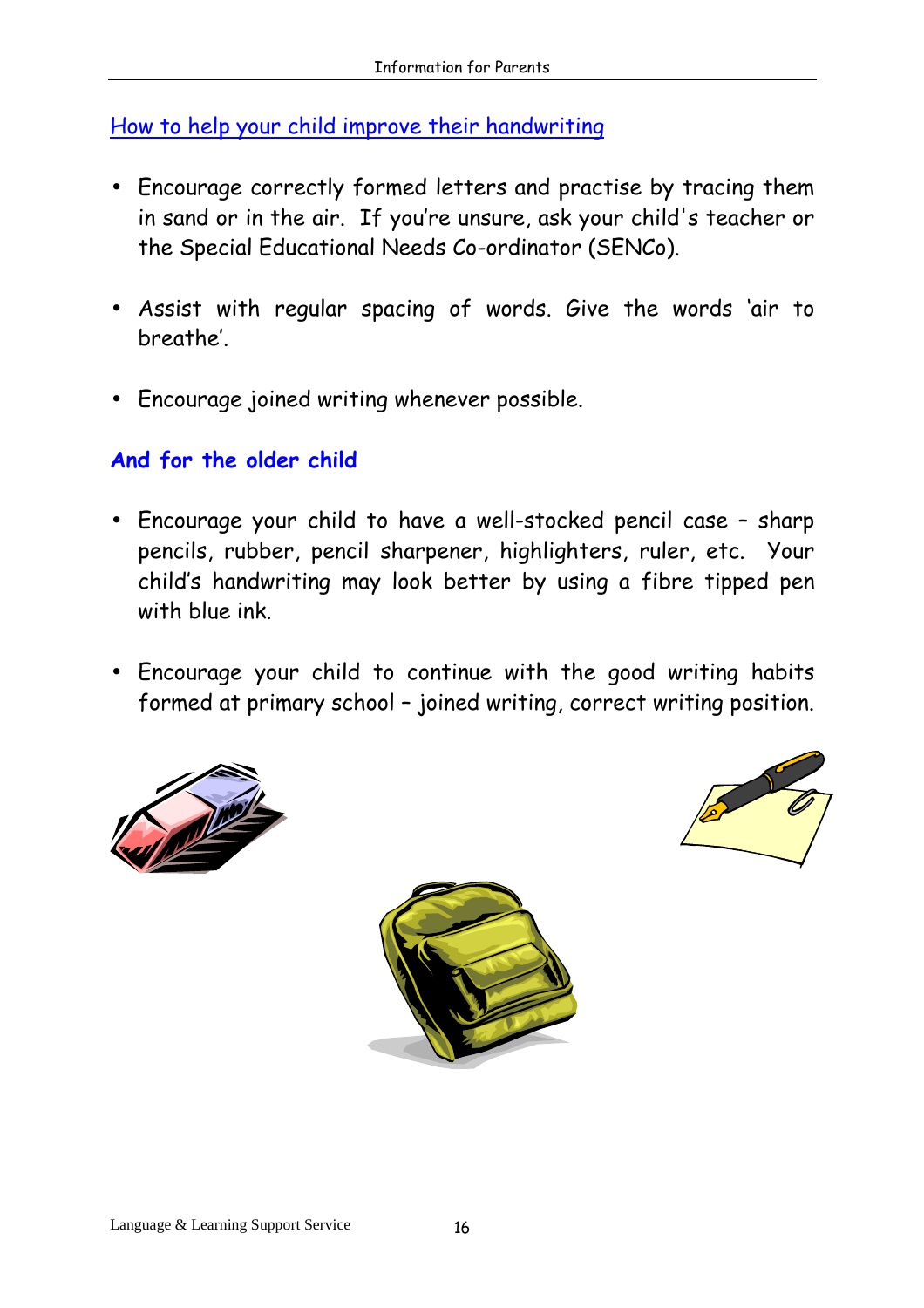# <span id="page-16-0"></span>Organisation and Study Skills

It is important to understand the difficulties children with dyslexia have in the classroom. In addition to the problems they have with reading, writing and spelling, they may not be able to remember instructions or organise themselves or their ideas in a piece of written work. This often means that they begin to think they are not good at school work.

## Getting Ideas and Planning Written Work

All children have individual ways of learning. Not all of these suggestions will suit everyone. The important thing is to try them and see which is successful for your child.

Thought Showers and Mind Mapping

Thought showers means thinking of as many ideas as you can about the subject and writing them down as single words or phrases. Once this has been done, you can link these ideas together with lines or arrows. Highlighter pens can be used to colour code the ideas into meaningful paragraphs.

Mind-mapping is taking the main ideas as lines from a central subject and then showing other points arising from these as branches from these lines.

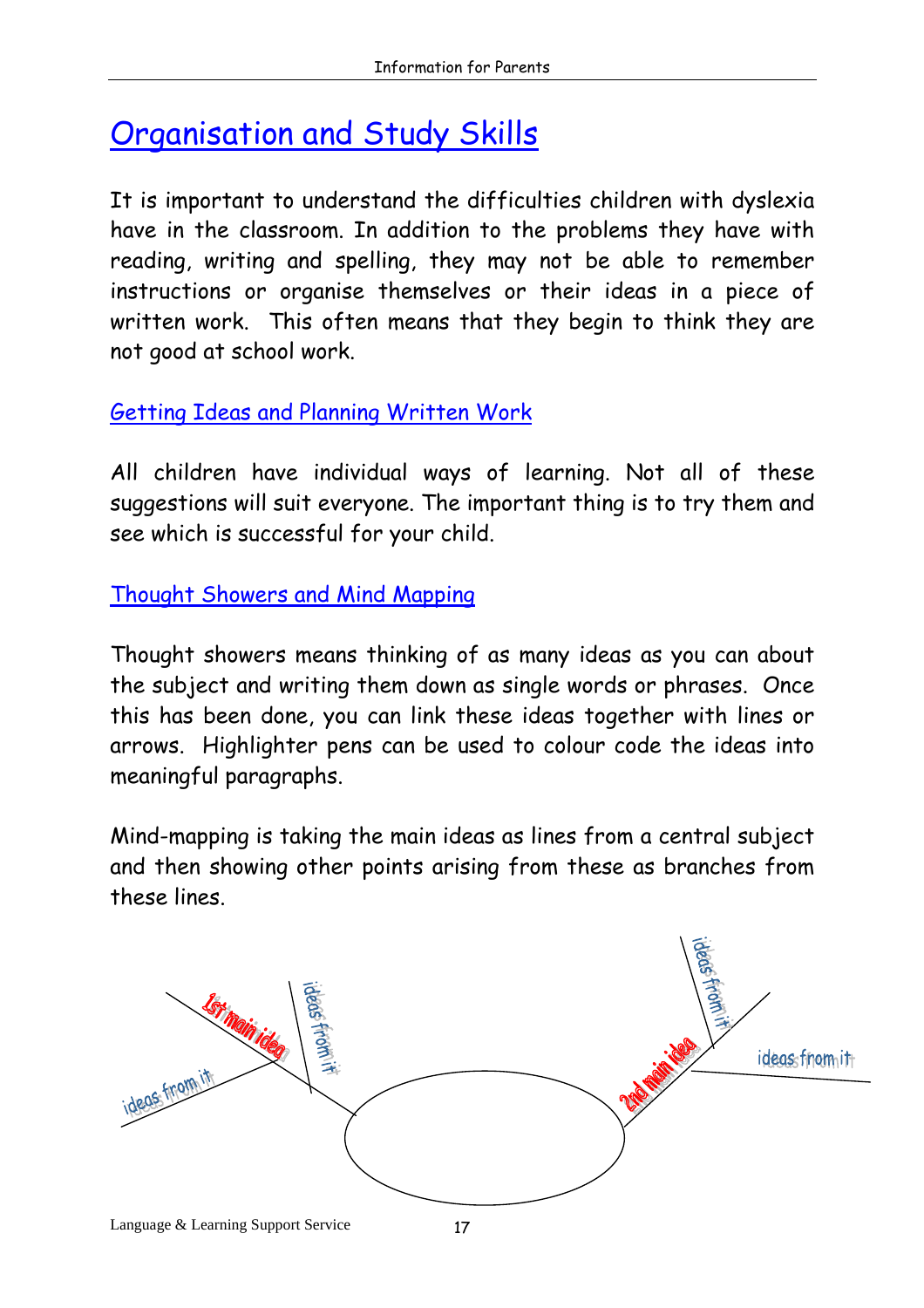## You could help your child by:

- Charts you have made together to help him/her to remember
- Timetables can help with organisation at home and at school (put these in places where they can't be missed!)
- Good use of a weekly planner or diary can make sure that homework is recorded and things to be taken to school (e.g. PE kit) are listed
- Good communication between home-school is very important to help your child meet deadlines and understand/remember what needs to be done, e.g. regularly checking homework diaries

Decide on a special place near the front door for your child's schoolwork or other things that need to go to school. This is a great place for completed homework, signed permission slips, lunch money, and all items your child has to take each day.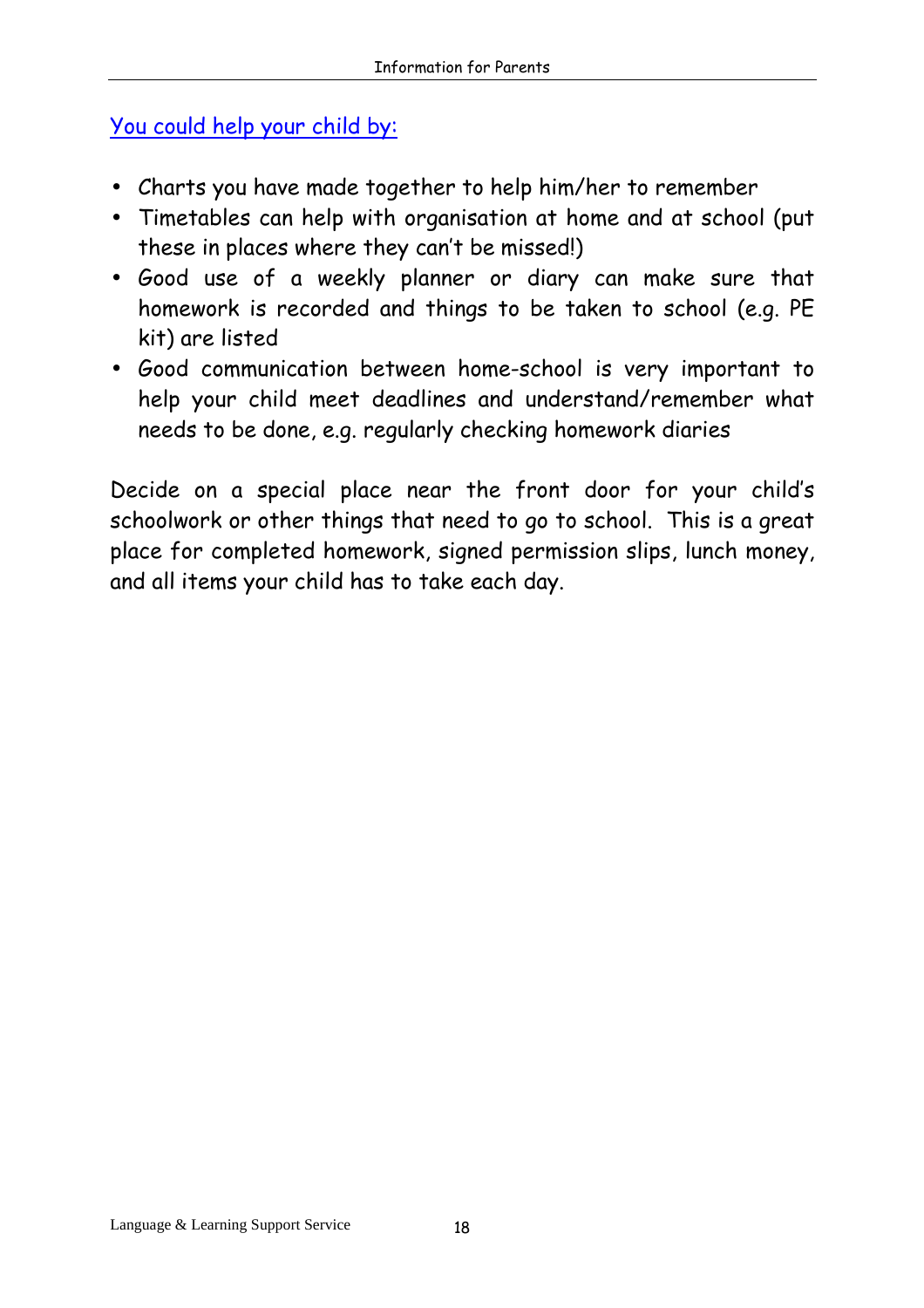# <span id="page-18-0"></span>Homework

### Why is homework set?

Understanding the purpose of homework can help your child to plan the best way to do it. Here are the main purposes:-

- Practising a new skill
- Finishing a piece of work started in class
- Learning for a test
- Finishing or working on coursework
- Finding out about a new topic

When researching a new topic your child will need access to reference books at home or from a library, or access to the

internet. Your child will need to know the **alphabet** and be able to use a contents list and index. An alphabet line may be useful but s/he may ask for your help.

### Warm Up

Before starting, make sure everything is to hand: books, pencil case, scrap paper, highlighter pens, calculator, spellchecker, word processor.

Before starting homework your child should:

- Check the details in the homework diary
- Sort out books
- Arrange pens, pencils etc
- Read through the instructions carefully. Underline the key words, e.g. describe, compare, explain, calculate, just section B, etc.
- Think about the purpose of the homework





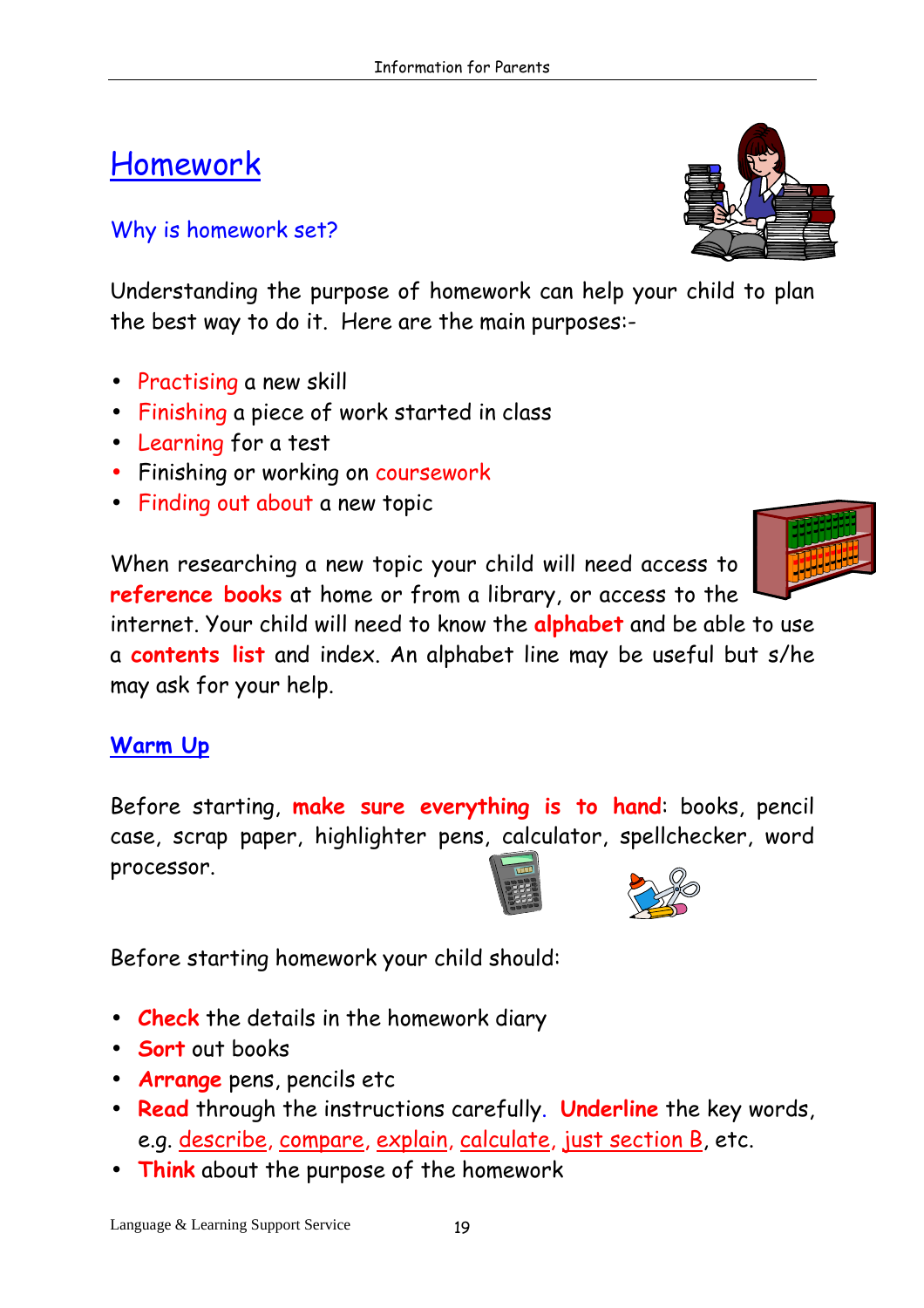## If s/he gets stuck

- Encourage him/her not to panic
- Tell him/her to read the instructions again or help with the reading
- Ask him/her to explain the task to you. See if you agree. Get him/her to proof read the work. Sometimes it can help to read it aloud. When looking for spelling mistakes try starting at the right hand side of the page so you are only thinking about the spelling not the meaning.
- If s/he has been revising, test him/her

The three biggest problems with homework are:

- 1. Getting started
- 2. Knowing what to do
- 3. Keeping up to date

If these are problems for your child, talk to him/her and see if you can help.

### Homework Summary

- Warm Up: Organise equipment - read the instructions
	- think: how do I do it?

Concentrate: - work hard

Don't Panic - proof read

- test yourself
- ask: how have I done?

Remember: Einstein had poor spelling, was disorganised and got lost when out walking, but he did not do too badly!

Language & Learning Support Service 20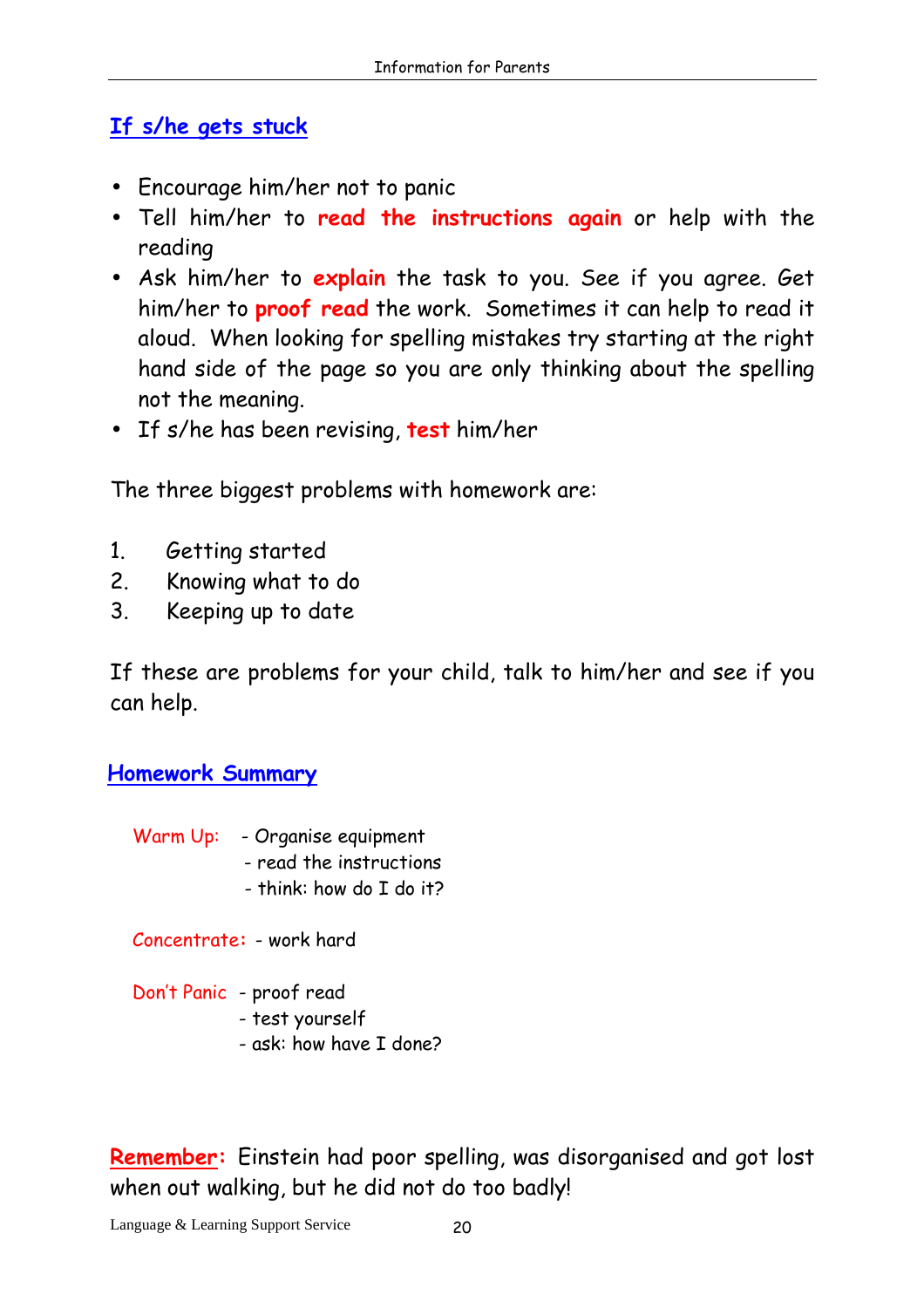## <span id="page-20-0"></span>Computers and Literacy



Word processing is really helpful for the child with dyslexia for many reasons:-

- It is easier and quicker to press a key than to form a letter
- Typing looks good throughout the text and the child ends up with a piece of work s/he can be proud of
- Print on the screen or on paper looks more like the printed form in which we usually see words, so dyslexics are more likely to recognise mistakes
- Children with dyslexia often don't mind having a go on a word processor, because it is easier to edit mistakes
- Random thoughts, words or paragraphs can be moved and put into order
- Word processed work is easier to read for children and teachers;
- You can make several copies (bring one home to show your parents)

Spell checkers can be a great help but children need to be able to read the words offered. Spell checkers, however, won't spot 'there' where a 'their' is required. Also, at some point your child has to be able to say: "Ah! That's the word I want!"

Spell checkers were not designed for dyslexics and a 'near miss' or typing error is more easily corrected than a word with many wrong letters. Generally speaking, spell checkers are useful if your child's reading is quite a lot better than his/her spelling.

Word processing is also ideal for children with severe handwriting difficulties.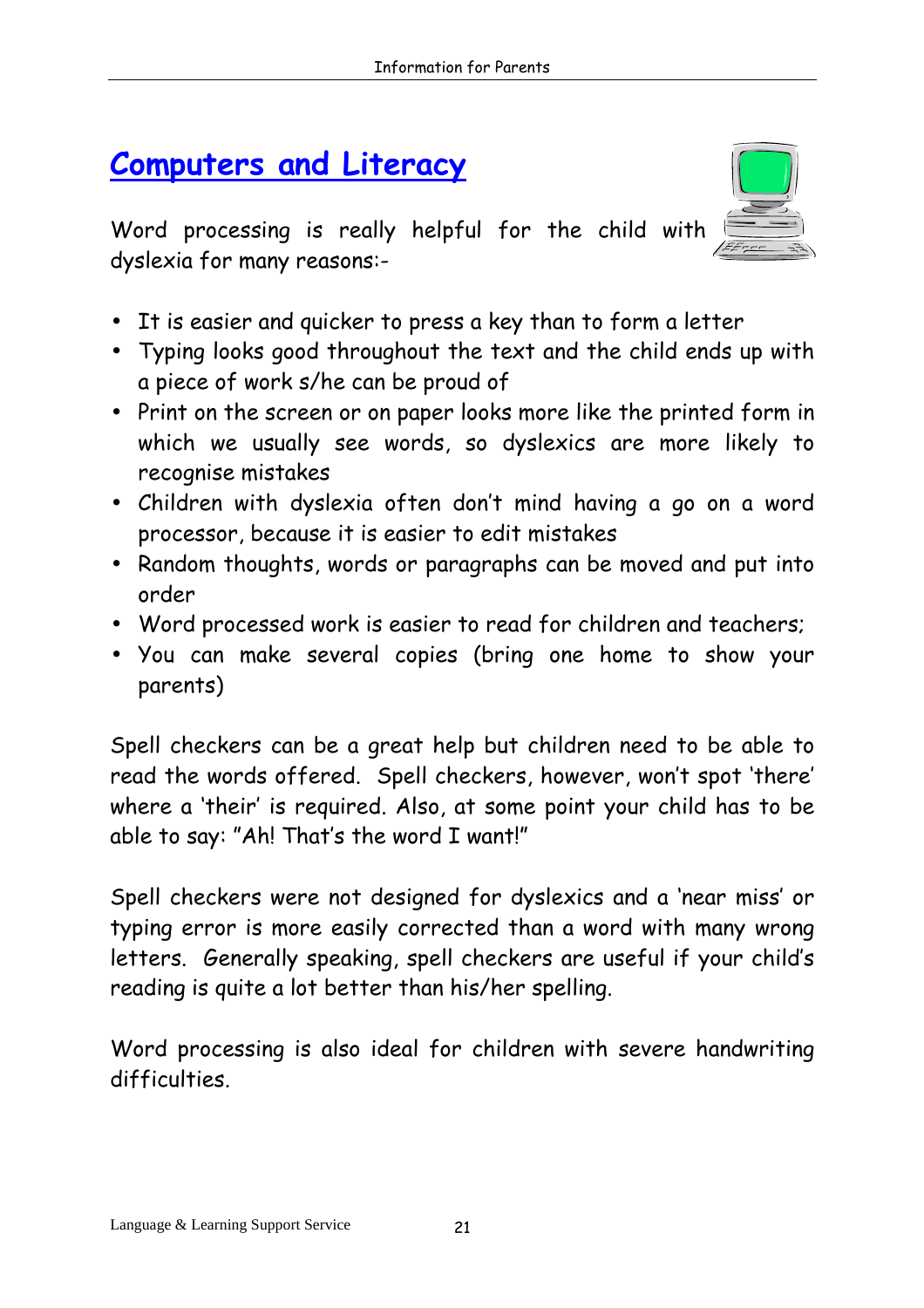If you have a computer at home, word processing skills can be developed, even if your computer is different from the one at school.

### Keyboard Skills

Children need to be able to find their way around the keyboard quickly. Touch typing may be of help but  $\sqrt{\mathscr{L}}$ takes a lot of time to practice.

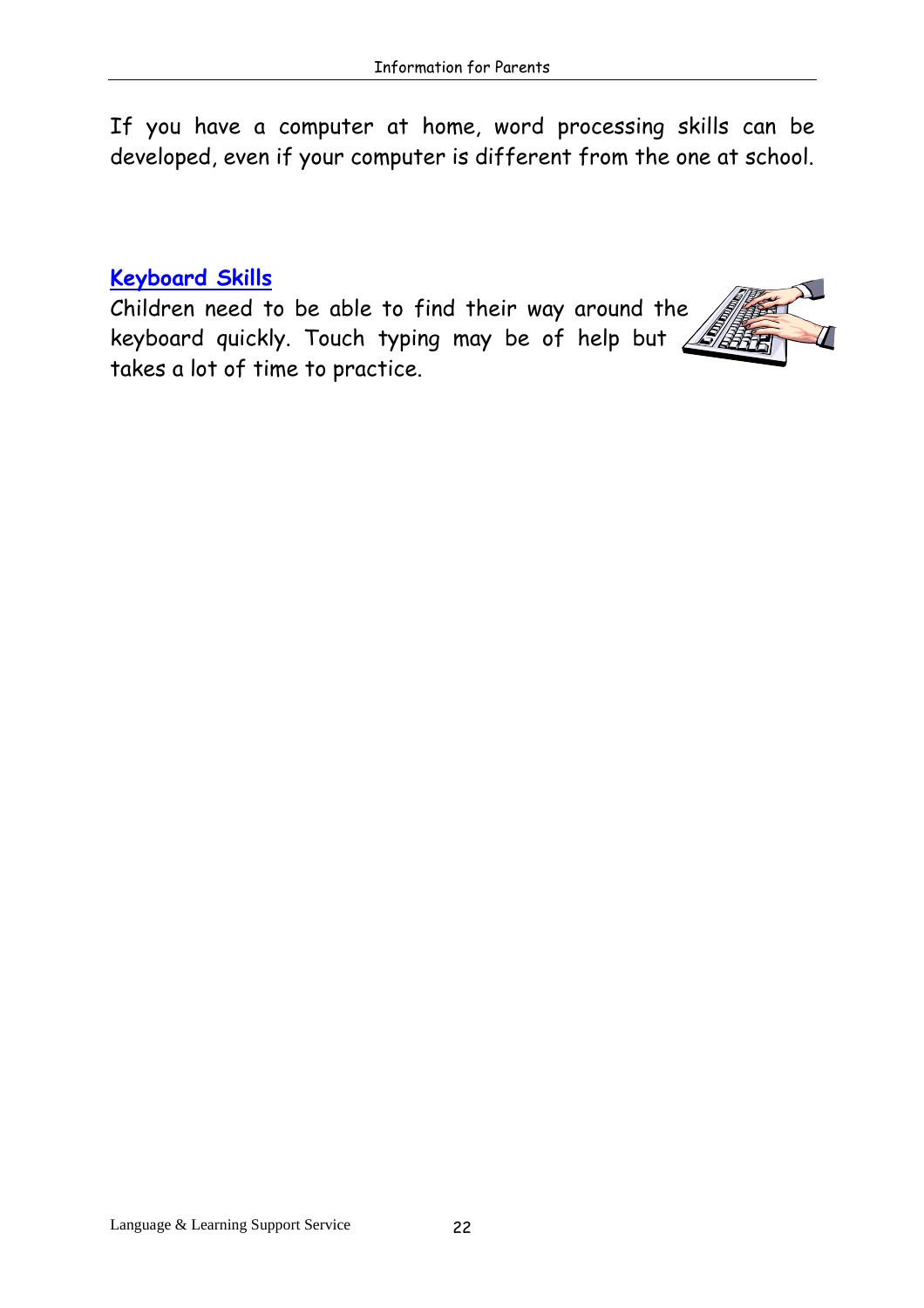## <span id="page-22-0"></span>Computer Programs to use with children who have SpLD/Literacy **Difficulties**

Computer software has to be chosen thoughtfully, with the individual needs of your child in mind. Here are some examples of software that may help children with special needs:

| Program                                                                                                                                                                                                                                                                                  |              | Keystage       |                         | <b>Available from:</b>             |
|------------------------------------------------------------------------------------------------------------------------------------------------------------------------------------------------------------------------------------------------------------------------------------------|--------------|----------------|-------------------------|------------------------------------|
|                                                                                                                                                                                                                                                                                          | $\mathbf{1}$ | $\overline{c}$ | $\overline{\mathbf{3}}$ |                                    |
| Clicker 6<br>Built-in talking word processor<br>Built in Word Predictor<br>Write with pictures as well as text<br>Personalised alphabetical wordlists<br>Easy point and click access to<br>words, letters, pictures, sounds<br>and the web                                               | $\checkmark$ | ✔              | ✓                       | www.cricksoft.com                  |
| Penfriend<br>A talking predictive typer. It works<br>alongside your word processor<br>(including Clicker) and tries to guess<br>the word you are typing when you have<br>entered the first letter, the second<br>letter and so on. The whole word can<br>then be clicked into your text. |              | $\checkmark$   | ✓                       | www.penfriend.biz                  |
| Catchup<br>Aimed at KS2 Y3 for those children<br>who need to 'catch-up' - forms part<br>of an integrated reading intervention<br>package but can be used alone.                                                                                                                          |              | ✓              |                         | www.catchup.org.uk<br>01842 752297 |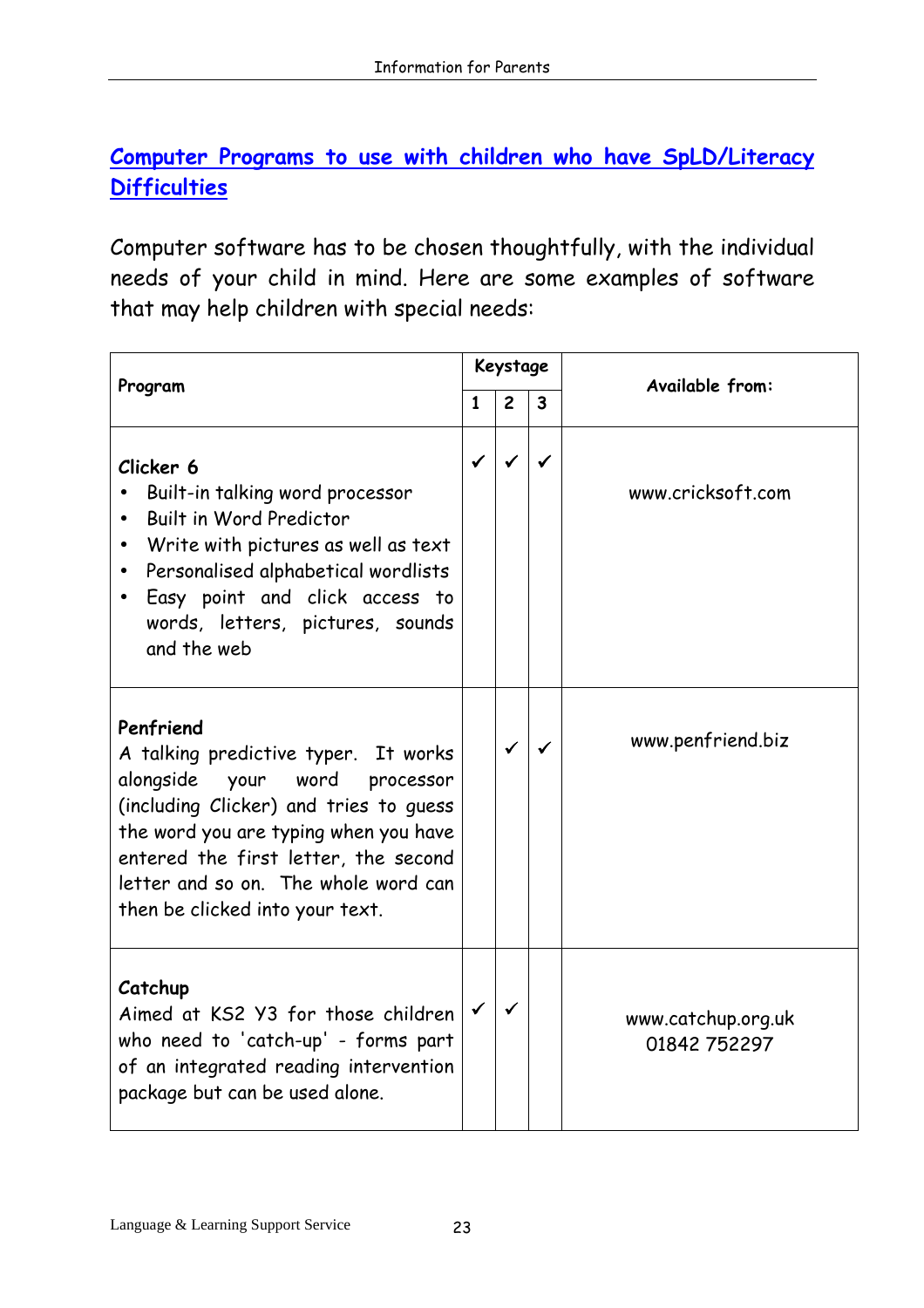| <b>Information for Parents</b> |  |  |
|--------------------------------|--|--|
|--------------------------------|--|--|

| בוווטרווועווטוו וטר רער כוווג                                                                                                                                                                                                            |              |                |                         |                                                                  |
|------------------------------------------------------------------------------------------------------------------------------------------------------------------------------------------------------------------------------------------|--------------|----------------|-------------------------|------------------------------------------------------------------|
| Program                                                                                                                                                                                                                                  |              | Keystage       |                         | Available from:                                                  |
|                                                                                                                                                                                                                                          | $\mathbf{1}$ | $\overline{2}$ | $\overline{\mathbf{3}}$ |                                                                  |
| Wordshark<br>Contains 26 different games using<br>sound, graphics and text to teach and<br>reinforce<br>word<br>recognition<br>and<br>spelling. Recommended by the BDA.<br>1,500 words based on all three stages<br>of 'Alpha to Omega'. | $\checkmark$ | ✓              | ✓                       | Inclusive Writer<br>01457 819790<br>White Space<br>01817 485 927 |
| <b>Communicate in Print</b><br>A word/symbol program allowing the<br>child to have the support of symbols<br>to assist reading and writing. Most<br>schools in East Sussex use this<br>program                                           |              | ✓              |                         | Widgit Software<br>www.widgit.com<br>01273 336887                |
| <b>NESSY</b><br>Suitable for all students wishing to<br>improve reading, spelling and writing<br>skills.<br>Cumulative structure of incremental<br>lessons both interactive and printable<br>resources                                   |              | $\checkmark$   |                         | Net Educational Systems<br>Nessy) Ltd<br>0117 9239777            |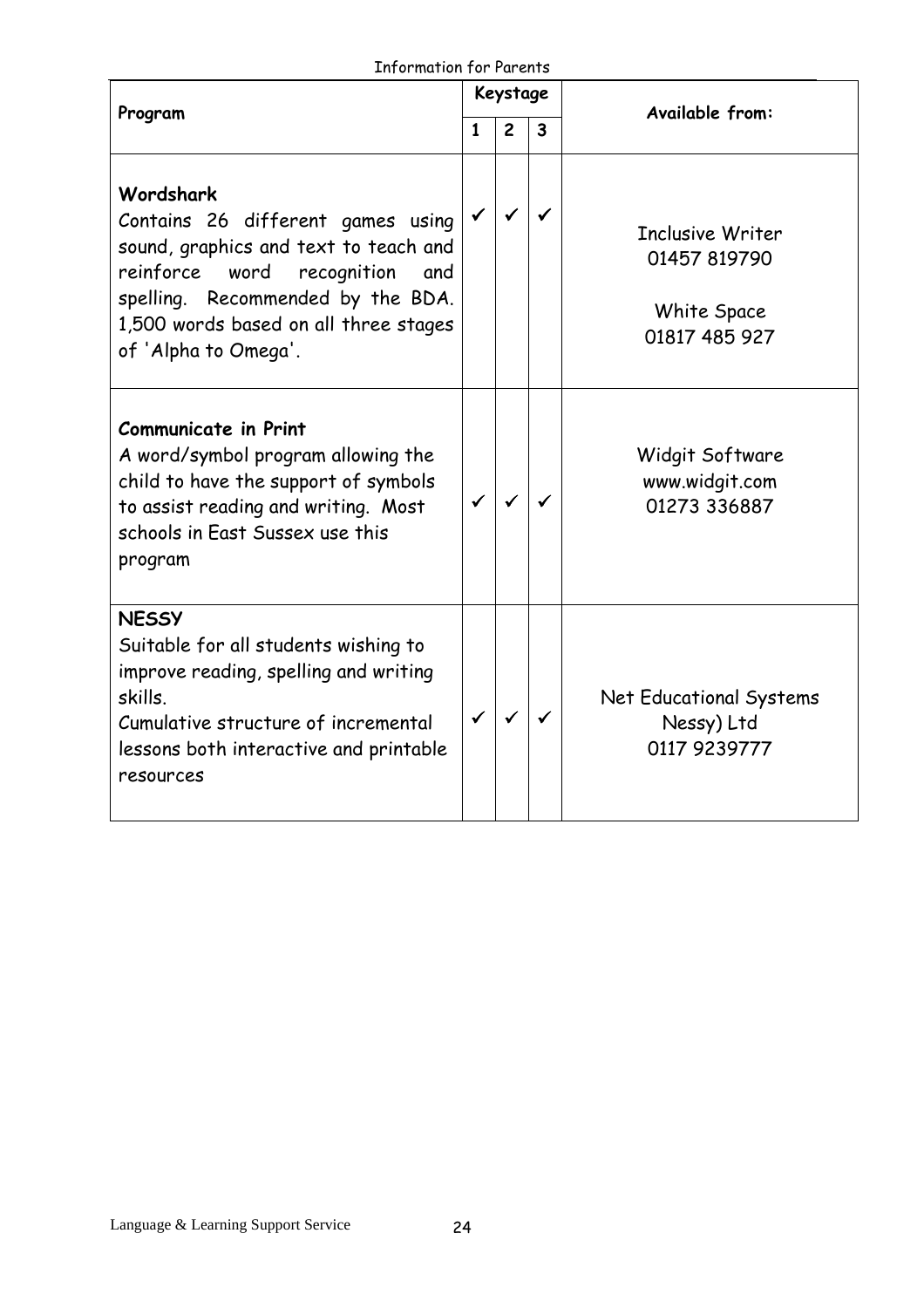## **GLOSSARY**

<span id="page-24-0"></span>Analogy Perception of similarity between two things. In spelling and reading using a known word to spell or read other words that have the same letter pattern, e.g. knowledge of 'night' may enable the child to spell/read 'fright' or 'sight'.

Attribution The ability to attribute achievement to one's own efforts. Characteristically dyslexics attribute success to luck rather than skill on their part. They need to be aware of the problem solving skills they apply to reading and writing and told when they are successful.

Auditory Discrimination The detection of sounds in phonemes, syllables and words. Children with poor auditory discrimination will have difficulty distinguishing sounds, recognising rhyme, identifying syllables and blending phonemes to make words. They will have difficulty using phonics to read and spell. These skills will need to be explicitly taught.

Auditory Memory The ability to recall a sequence of sounds. Children with poor auditory memory have difficulty building up words and learning sounds. Additional time and over learning will be needed to help acquire these skills.

Blending The joining of phonemes to make words, e.g. 'c-a-t' to make 'cat' or 'cr-a-sh' to read 'crash'.

Cue 'A source of information'. In reading, children may use contextual, grammatical, graphic and phonological cues to work out unfamiliar words.

Laterality Refers to right or left dominance, for example the hand used for writing or cutting, the foot used for kicking a ball and eye preference. Some children do not have a dominant side, for example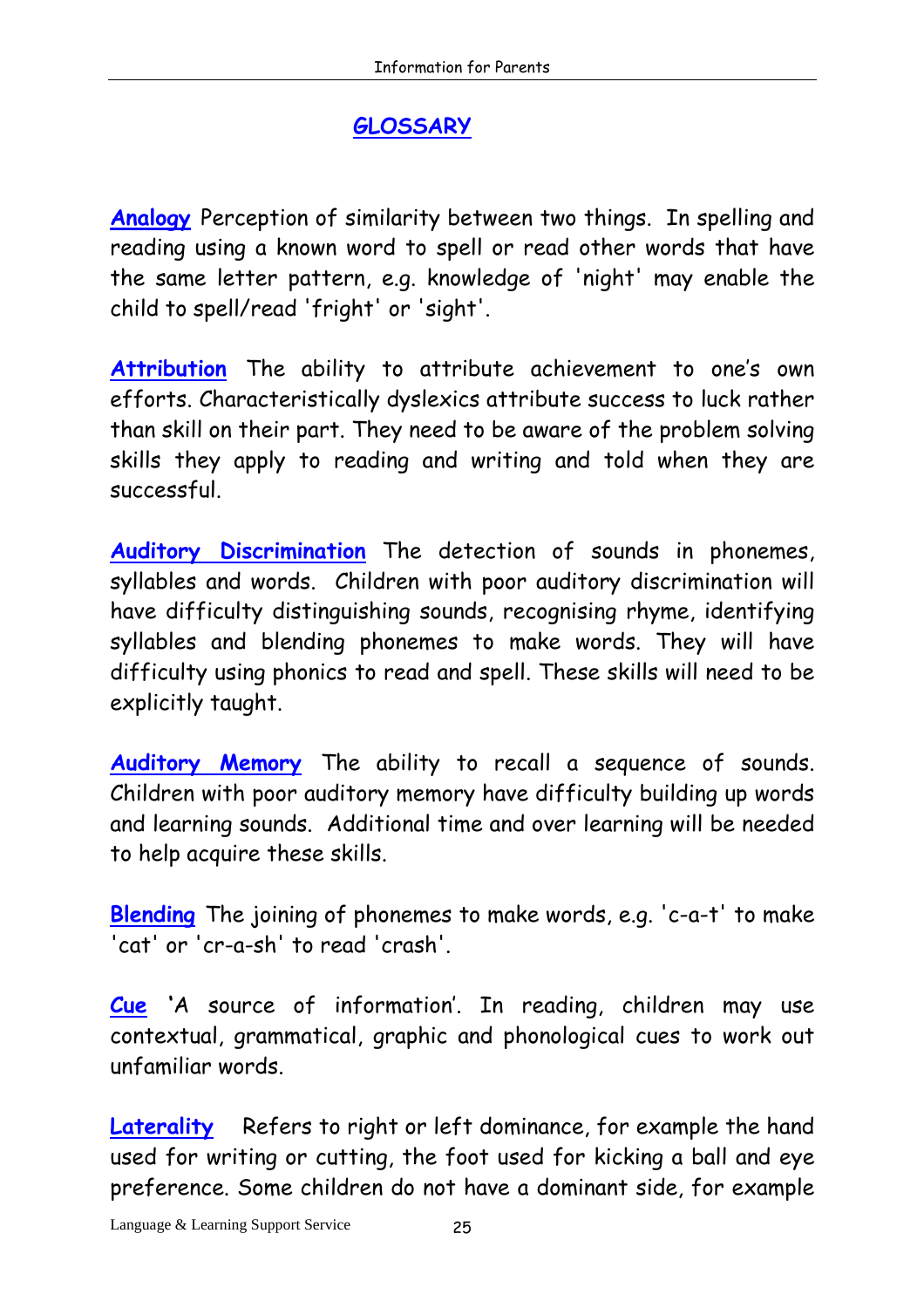they may be right handed but kick with the left foot. This is called 'Cross Laterality'.

Metalinquistic awareness The ability to reflect on and talk about language.

Miscue Analysis A method of assessing reading by examining errors.

Multi-Sensory Learning This technique uses visual, auditory and kinaesthetic inputs, i.e. the combined use of sight, sound, speech and touch, to help children read and spell. The approach is very structured with opportunities for reinforcement. The child learns to handle a small number of sounds and symbols before moving onto the next stage. He/she work from the known to the unknown by building on his/her existing knowledge.

Onset (As in onset and rime) The consonant or consonant cluster at the beginning of most words, e.g. 'd og' or 'str ing'

Phonological Awareness An awareness of sounds in words. A child who has difficulties with phonological awareness may find it difficult to identify rhyme and make analogies, clap syllables, identify phonemes within words, segment words into onset and rhyme.

Reading cues These are the strategies children use to help them read unfamiliar words. Early readers may use pictures, sound the initial letter or remember repetitive text. Older readers may segment words into phonemes, use analogy, reread sentence to predict unknown word, apply the rules of grammar and read on to access full sentence meaning.

Rime In single syllable words the remainder of the word after the initial consonant or consonant cluster, e.g.  $f$  ox, st op or fr ight.

Segment To break a word down into its component phonemes.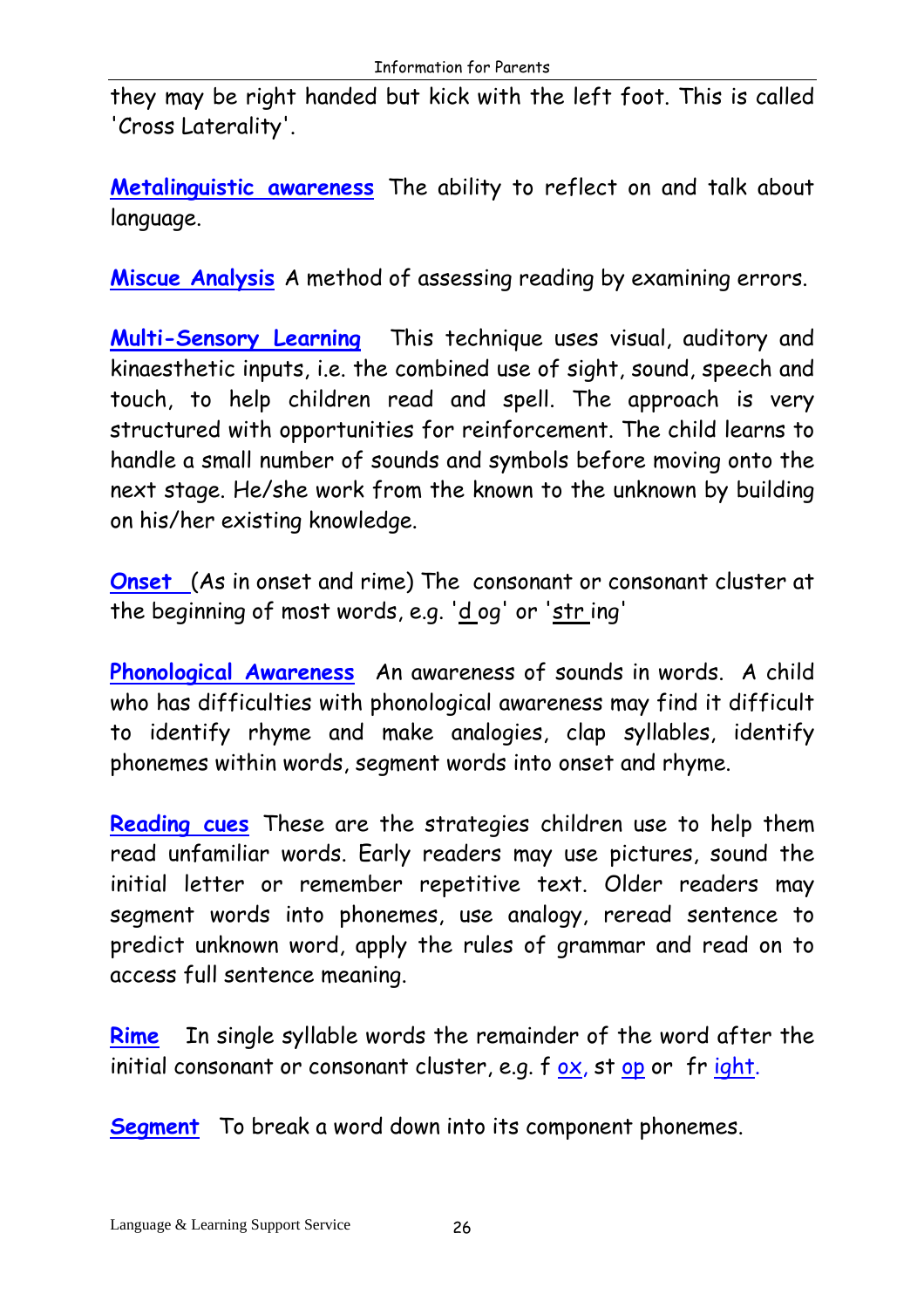Spatial Awareness The ability to orientate oneself or objects in relation to others. A child with poor spatial awareness may reverse letters or numbers, confuse left and right and have problems following directions or reading maps.

Visual Discrimination The ability to detect similarities and differences between visual patterns. A child with poor visual discrimination will confuse words that look similar, e.g. 'from' and 'form' and confuse similar looking letters e.g. b/d/p .

Visual Memory The ability to recall a visual image. A child with a poor visual memory will find it difficult to learn sight words, find it difficult to copy from the board and may spell a word in several different ways in the same piece of work, e.g. 'like' spelt 'lik', 'lic', 'lick' or 'liak'.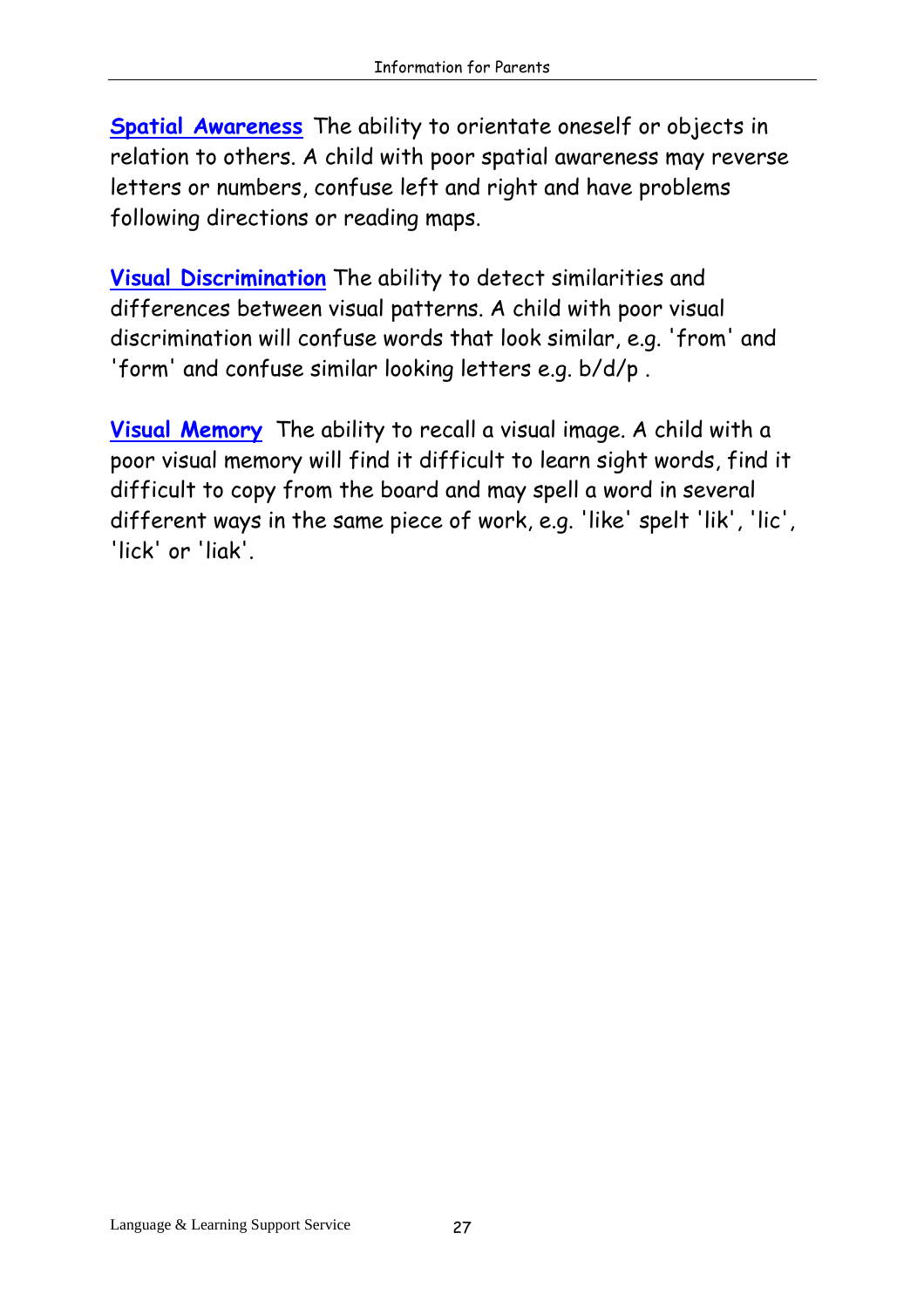## Useful Websites

<span id="page-27-0"></span>There are many good websites for family learning. A good starting point is to use a search engine, such as Google (www.google.com) or Yahoo (www.yahoo.com). Type in key words or phrases, such as 'Free educational information for children' and see what comes up. Some websites have clearly highlighted sections for parents, teachers and children.

Most Primary and Secondary Schools in East Sussex have a school Learning Platform which will list useful websites and activities for children to access online.

www.topologika.co.uk gives a list of educational websites with a description of each one. The sites are in two groups: information sites for parents and teachers and activity sites for children and teachers

www.learntolearn.org gives ideas on how your child can become a more effective learner.

www.ukeducationguide.co.uk gives homework sites.

www.bbc.co.uk/schools has a large number of educational games and activities available

www.sparklebox.co.uk, www.twinkl.co.uk, www.communication4all.co.uk are resource based websites for producing excellent support materials for pupils

www.letters-and-sounds.com Free phonics based games to support the Government's synthetic phonics strategy

| www.progresswithquest.co.uk | Online resource for learning phonics |
|-----------------------------|--------------------------------------|
| www.dyslexiaaction.org.uk   | Dyslexia Action                      |
| www.bdadyslexia.org.uk      | British Dyslexia Association         |
| www.dyslexia-parent.com     | Dyslexia Parents Resource            |